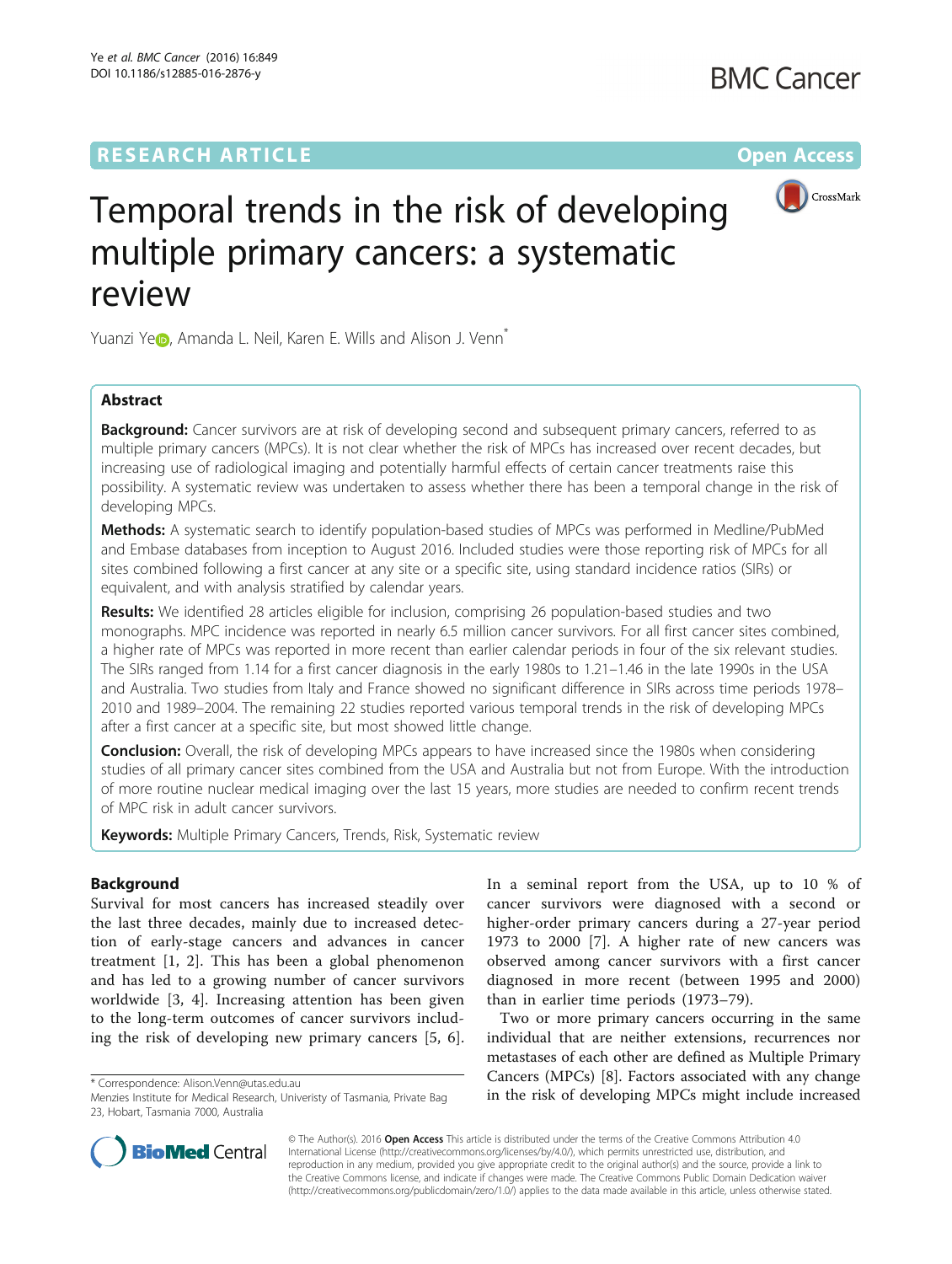use of diagnostic imaging and adverse cancer treatment effects. The past 30 years has seen a large increase in the use of diagnostic imaging, particularly radiologic medicine examinations such as diagnostic X-rays and computed tomography (CT) scanning [\[9](#page-14-0)–[11\]](#page-14-0). Medical radiation exposure to the USA population has increased approximately 600 % since the 1980s [\[12](#page-14-0)]. In addition, cancer survivors tend to receive more frequent radiologic imaging than the general population due to followup care after primary treatment [\[13](#page-14-0)–[15\]](#page-15-0). The rising use of various imaging modalities might be expected, therefore, to increase the possibility of incidental findings of new cancers during a routine follow-up examination and/or may increase the future risk of cancer due to the radiation exposure [[16\]](#page-15-0).

Some MPCs may also be treatment-related [[17](#page-15-0), [18](#page-15-0)]. Patients treated with radiotherapy and some specific chemotherapeutics can experience a number of significant late effects. One of the most serious potential longterm side effects is the development of MPCs [[19](#page-15-0)–[21](#page-15-0)]. The risk of developing MPCs is increased among survivors treated with radiotherapy, alkylating agents, anthracyclines and epipodophyllotoxins [[3,](#page-14-0) [21](#page-15-0)–[23\]](#page-15-0). A mutation in a susceptibility gene may also promote two or more cancers in an individual [\[22](#page-15-0)–[24\]](#page-15-0). However, genetic risk factors for MPCs would not be expected to change over recent decades, unless they interact with other risk factors that demonstrate temporal trends.

In order to better understand temporal trends in the risk of developing MPCs, we performed a systematic review of the scientific literature to determine whether the risk of MPCs has increased over recent decades.

#### **Methods**

#### Scope of the review

We conducted a systematic literature search to identify studies describing adult cancer survivors with the diagnosis of MPCs. The review was focused on the following question: has there been an increase in the risk of developing MPCs over time?

#### Search strategy and selection criteria

We used two approaches to conduct the systematic search in two phases (Table [1\)](#page-2-0). The original review was conducted in PubMed and Embase databases for eligible articles published prior to 1st March 2015. The update was conducted to August 2016. The MeSH terms related to "multiple primary cancers" and "second cancers" and related subcategories were used in separate searches: Neoplasms/Multiple Primary, Neoplasms/Second Primary and epidemiology/prevention and control. A number of key words ("multiple primary cancer\* or malignanc\* or tumo\*", "population-based" and "time period\* or interval\*

or calendar years") were also used and combined in different databases.

Following the Preferred Reporting items for Systematic reviews and Meta-analyses (PRISMA) statement [\[25](#page-15-0), [26](#page-15-0)], eligibility criteria for included studies were as follows: (i) Type of studies: published population-based studies and reports published in English; (ii) Types of patients: adult cancer survivors ( $\geq$ 19 years) who were diagnosed with a first primary cancer (index cancer); (iii) Types of outcomes measures: adult cancer survivors (≥19 years) who developed a second or higher-order primary cancer (all sites combined). Studies of cancer survivors who developed MPCs at a specific site and studies based on autopsy cases were excluded because we were interested in the overall MPC risk among adult cancer survivors. Studies of MPCs in patients undergoing specific therapies or by treatment periods were also excluded given we were interested in all factors that affected the trends in MPC risk rather than treatment effects only.

#### Data extraction and analysis

Titles and abstracts of identified articles were assessed against the inclusion criteria by one author (YY). The full text of potentially relevant studies and the reference lists of included studies were read to identify further original articles. Two authors (YY and AV) developed an extraction sheet to record first author's name, publication year, source of data, the number of Strengthening the Reporting of Observational Studies in Epidemiology (STROBE) criteria met, site of first primary cancer, study period and follow-up, study size, study population (definition and inclusion criteria), definition of MPCs, calendar year of first cancer diagnosis, and the standardised incidence ratios (SIRs) or relative risks (RRs) and 95 % confidence intervals (95 % CIs) for MPCs by time periods. Typically, SIRs were derived from the observed number of MPCs divided by the expected number (O/ E), with the expected number calculated from age-, sexand calendar year- specific incidence rates in the general population [[7,](#page-14-0) [27](#page-15-0)]. Alternatively, RRs were calculated as the risk of MPCs occurring in one time period compared with a reference period [[28\]](#page-15-0).

The Strengthening the Reporting of Observational Studies in Epidemiology (STROBE) criteria were used to assess the strengths, weaknesses, and generalizability of included studies [\[29\]](#page-15-0). The STROBE statement was developed to help readers when critically appraising published articles. Two authors (YY and AV) used a modified checklist of items for cohort studies to assess the number of criteria met in each study. We evaluated the coding rules of MPCs (i.e. Surveillance, Epidemiology, and End Results (SEER) [[30](#page-15-0)] or International Association of Cancer Registries (IACR) and the International Agency for Research on Cancer (IARC)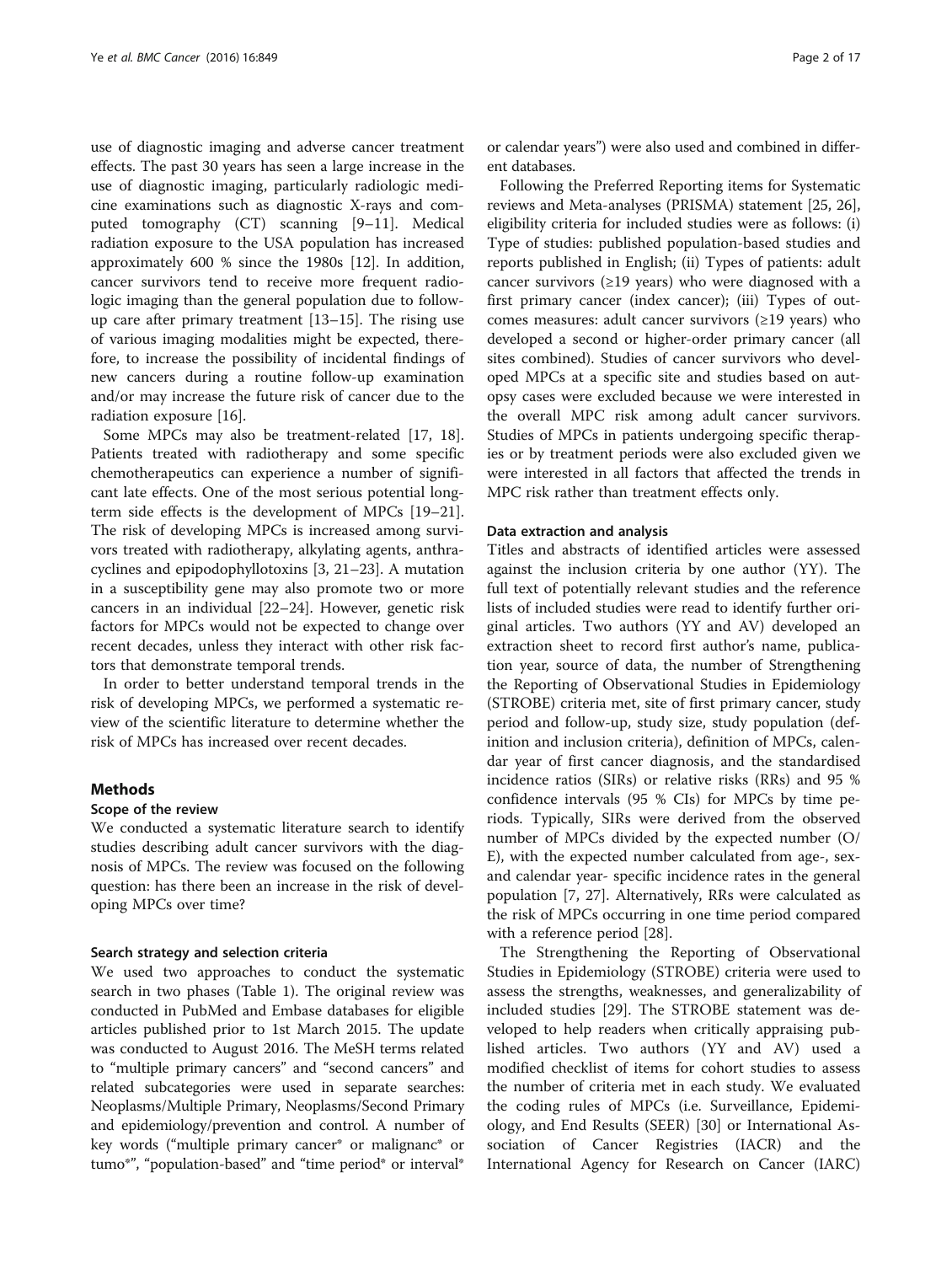<span id="page-2-0"></span>

| Table 1 Search strategy for Medline and Embase (1 March 2015) |  |  |  |
|---------------------------------------------------------------|--|--|--|
|---------------------------------------------------------------|--|--|--|

Approach 1 Search strategy using MeSH terms in Medline No. Search 1 "Neoplasms, Multiple Primary/epidemiology"[Mesh] OR "Neoplasms, Multiple Primary/prevention and control"[Mesh] OR "Neoplasms, Second Primary/epidemiology"[Mesh] OR "Neoplasms, Second Primary/prevention and control"[Mesh] AND "Time Factors"[Mesh]  $N = 657$ 2 Limits: adults  $N = 498$ Search strategy using keywords in Medline 1 multiple primary cancer\*[Title/Abstract]  $N = 576$ 2 multiple primary malignanc\*[Title/Abstract]  $N = 208$ 3 multiple primary tumo\*[Title/Abstract]  $N = 386$ 4 multiple primary carcinoma\*[Title/Abstract]  $N = 130$ 5 second cancer\*[Title/Abstract]  $N = 1.272$ 6 second malignanc\*[Title/Abstract]  $N = 1,622$ 7 second tumo\*[Title/Abstract]  $N = 951$ 8 second carcinoma\*[Title/Abstract]  $N = 82$ 9 #1 OR #2 OR #3 OR #4 OR #5 OR #6 OR #7 OR #8  $N = 4,801$ 10 time[Title/Abstract] OR period\*[Title/Abstract] OR interval\*[Title/ Abstract] OR calendar year\*[Title/Abstract]  $N = 3,401,312$ 

11 population[Title/Abstract]

 $N = 936,431$ 

- 12 risk[Title/Abstract]
	- $N = 1,328,908$
- 13 #9 AND #10 AND #11 AND #12

 $N = 302$ 

17 Limits: adult: 19+ years

 $N = 236$ 

Search strategy using keywords in Embase

1 Multiple AND primary AND ('cancer'/exp OR cancer) OR multiple AND primary AND malignanc\* OR multiple AND primary AND tumor\* OR multiple AND primary AND carcinoma\* OR second AND ('cancer'/exp OR cancer) OR second AND malignanc\* OR second AND tumor\* OR second carcinoma\*

 $N = 236,978$ 

#### Table 1 Search strategy for Medline and Embase (1 March 2015) (Continued)

- 2 Time AND period\* OR time AND interval\* OR calendar AND year\*  $N = 691,550$
- 2 #1 AND #2 AND population AND risk AND [embase]/lim  $N = 457$

```
Approach 2
```
Search strategy using MeSH terms in Medline

- No. Search
- "Neoplasms, Multiple Primary"[Mesh] OR "Neoplasms, Multiple Primary"[Mesh] OR "Neoplasms, Second Primary"[Mesh] OR "Neoplasms, Second Primary"[Mesh] AND "Risk Assessment"[Mesh]  $N - 613$
- 2 Limits: adults

$$
N = 455
$$

Search strategy using keywords in Medline

- multiple primary cancer\*[Title/Abstract]
- 2 multiple primary malignanc\*[Title/Abstract]
- 3 multiple primary tumo\*[Title/Abstract]
- 4 multiple primary carcinoma\*[Title/Abstract]
- 5 multiple cancer\*[Title/Abstract]
- 6 multiple malignanc\*[Title/Abstract]
- 7 multiple tumo\*[Title/Abstract]
- 8 multiple carcinoma\*[Title/Abstract]
- 9 second primary cancer\*[Title/Abstract]
- 10 second primary malignanc\*[Title/Abstract]
- 11 second primary tumo\*[Title/Abstract]
- 12 second primary carcinoma\*[Title/Abstract]
- 13 second primary cancer\*[Title/Abstract]
- 14 second primary malignanc\*[Title/Abstract]
- 15 second primary tumo\*[Title/Abstract]
- 16 second primary carcinoma\*[Title/Abstract]
- 17 #1 OR #2 OR #3 OR #4 OR #5 OR #6 OR #7 OR #8 OR #9 OR #10 OR #11 OR #12 OR #13 OR #14 OR #15 OR #16

 $N = 12,841$ 

18 time OR period\* OR year\*

 $N = 5.764,460$ 

- 19 population-based[Title/Abstract]
- 20 risk[Title/Abstract]
- 21 #17 AND #18 AND #19 AND #20

 $N = 232$ 

- 17 Limits: adult: 19+ years
	- $N = 186$

(IARC/IACR) [[8](#page-14-0)] coding rules for MPCs) applied in each study as the diagnostic criteria in the STROBE checklist (Additional file [1](#page-14-0)).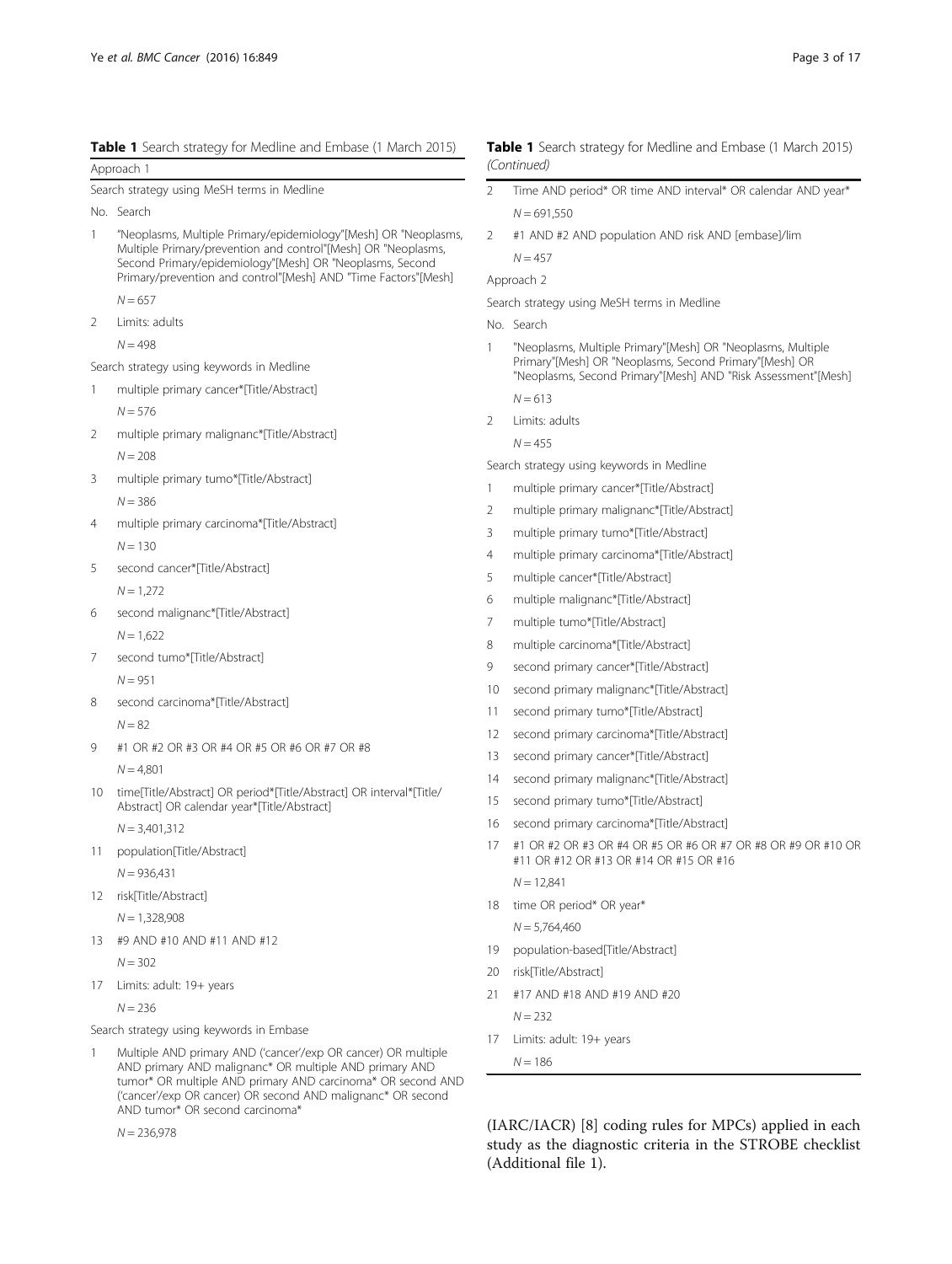#### Results

#### Literature search

The defined search criteria identified 1832 relevant articles and four were added through manual review of references. Of the 225 articles assessed as eligible for full-text review, 23 articles met the inclusion criteria and were included in the narrative synthesis. After combining five eligible articles in the updated search, 28 studies were included in the final analysis comprising 26 population-based studies and two monographs (Fig. 1).

### Study characteristics

All 28 included studies were population-based, published between 1987 and 2015, presenting data from Europe, North America, Australia and Japan (Table [2\)](#page-4-0). 26 were peer-reviewed publications, reporting on more than 2.8 million survivors of adult cancer over the period of 1943 to 2012 [\[31](#page-15-0)–[56\]](#page-15-0), with 178,091 MPCs identified. Four of them reported the risk of developing MPCs following first cancer with all sites combined [\[45](#page-15-0), [46, 48, 52](#page-15-0)]. Others focused on the risk of MPCs following first cancer at a specific site. The remaining were two monographs from the USA and Italy. One was a SEER monograph that used data from nine cancer registries in the USA, reported on more than 2 million cancer survivors during the follow-up period from 1973 to 2000, and a total of 185,407 MPCs were observed [[7\]](#page-14-0). The other was a monograph of the Italian Association of Cancer Registries (AIRTUM), using data from 38 general and five specialised cancer registries in Italy, that reported

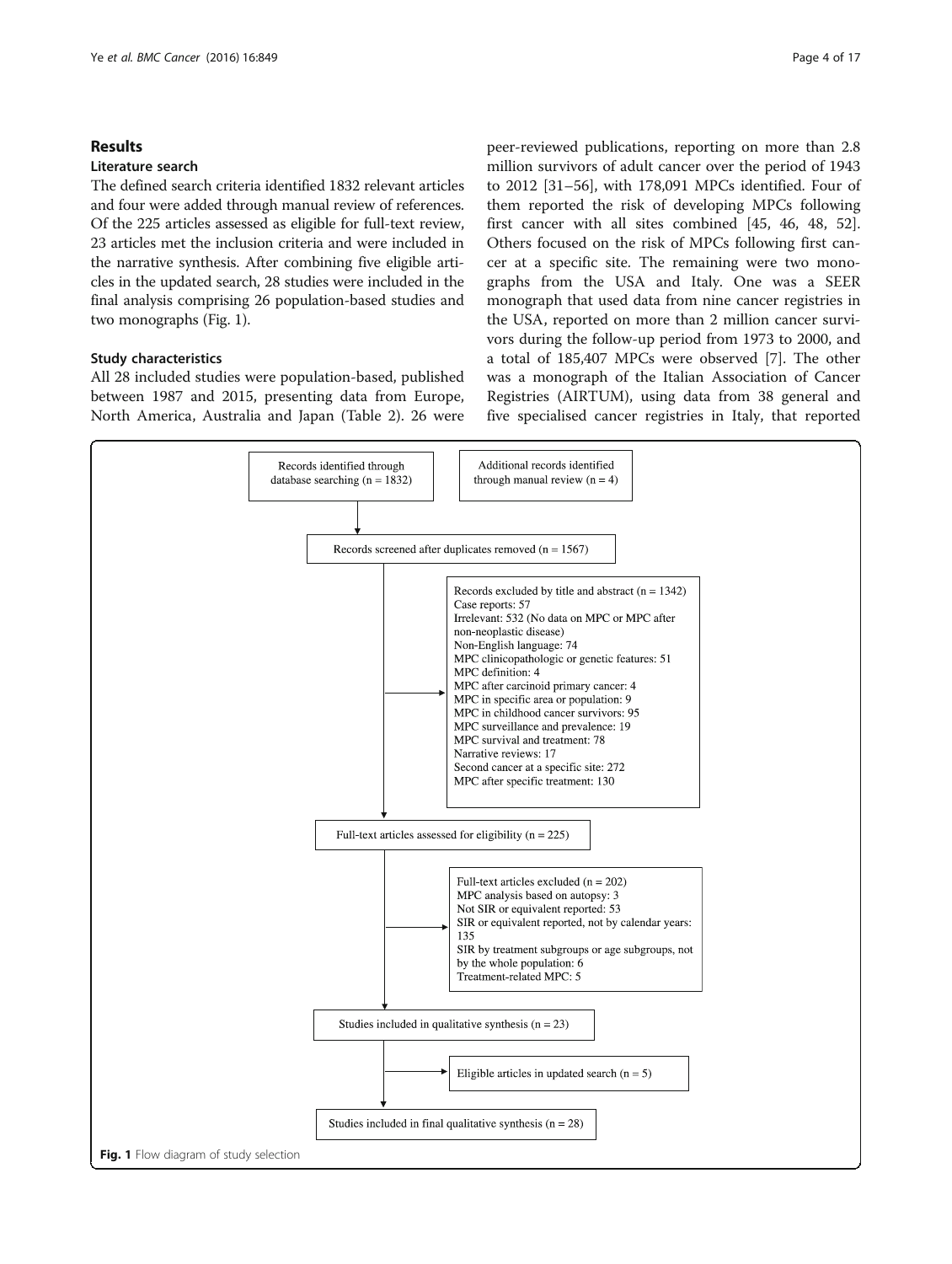<span id="page-4-0"></span>

| First author,<br>Publication year,<br>Institute,                                                    | <b>STROBE</b><br>criteria<br>(met/<br>total<br>criteria) | First cancer<br>diagnosis | Design<br>Study<br>period<br>Follow-<br>up | Patients, N            | Patients<br>with<br>MPCs, N | Study population: definition and<br>inclusion criteria                                                                     | Definition of MPCs: inclusion criteria                                                                                                                                                                     | Calendar<br>year of<br>first<br>cancer<br>diagnosis | Standardised<br>incidence<br>ratio (95%CI) | Relative<br>risk<br>(95%CI) |  |
|-----------------------------------------------------------------------------------------------------|----------------------------------------------------------|---------------------------|--------------------------------------------|------------------------|-----------------------------|----------------------------------------------------------------------------------------------------------------------------|------------------------------------------------------------------------------------------------------------------------------------------------------------------------------------------------------------|-----------------------------------------------------|--------------------------------------------|-----------------------------|--|
| Any site                                                                                            |                                                          |                           |                                            |                        |                             |                                                                                                                            |                                                                                                                                                                                                            |                                                     |                                            |                             |  |
| Curtis RE et al.<br>(2006) [7] SEER,                                                                | 27/30                                                    | Any site                  | 1973-<br>2000                              | More than<br>2 million | 185,407                     | The study population includes nearly<br>2 million cancer patients reported to                                              | MPC coding rules: SEER                                                                                                                                                                                     | 1973-<br>1979                                       | 1.12                                       |                             |  |
| U.S.                                                                                                |                                                          |                           |                                            |                        |                             | the 9 SEER registries from 1973 to<br>2000, with follow-up for subsequent<br>cancer occurrence extending up to             |                                                                                                                                                                                                            | 1980-<br>1984                                       | 1.14                                       |                             |  |
|                                                                                                     |                                                          |                           |                                            |                        |                             | 27 years.                                                                                                                  |                                                                                                                                                                                                            | 1985-<br>1989                                       | 1.14                                       |                             |  |
|                                                                                                     |                                                          |                           |                                            |                        |                             |                                                                                                                            |                                                                                                                                                                                                            | 1990-<br>1994                                       | 1.14                                       |                             |  |
|                                                                                                     |                                                          |                           |                                            |                        |                             |                                                                                                                            |                                                                                                                                                                                                            | 1995-<br>2000                                       | 1.21                                       |                             |  |
| <b>AIRTUM Working</b><br>Group (2013) [57]<br>Italian Association<br>of Cancer<br>Registries, Italy | 27/30                                                    | Any site                  | 1976-<br>2010                              |                        | 1,635,060                   | 85,399                                                                                                                     | This monograph uses data from the<br>AIRTUM Database (at December 2012)                                                                                                                                    | MPC coding rules: IARC/IACR rules                   | 1978-<br>1987                              | 1.10<br>$(1.09 - 1.11)$     |  |
|                                                                                                     |                                                          |                           |                                            |                        |                             | regarding all cancer cases, except<br>non-melanoma skin cancer, diagnosed<br>between 1976 and 2010 in the gen-             |                                                                                                                                                                                                            | 1988-<br>1997                                       | 1.08<br>$(1.07 - 1.10)$                    |                             |  |
|                                                                                                     |                                                          |                           |                                            |                        |                             | eral cancer registries.                                                                                                    |                                                                                                                                                                                                            | 1998-<br>2010                                       | 1.10<br>$(1.09 - 1.12)$                    |                             |  |
| Jégu J et al. (2014)<br>[48] 10 French                                                              | 28/30                                                    | Any site                  | 1989-<br>2004<br>Followed<br>up to<br>2007 | 289,967                | 21,226                      | All patients presenting with a first<br>cancer diagnosed between 1989 and<br>2004, excluding non-melanoma skin<br>cancers. | MPC coding rules: IARC/IACR rules                                                                                                                                                                          | 1989-<br>1994                                       | 1.39<br>$(1.36 - 1.42)$                    |                             |  |
| population-based<br>cancer registries,<br>France                                                    |                                                          |                           |                                            |                        |                             |                                                                                                                            |                                                                                                                                                                                                            | 1995-<br>1999                                       | 1.36<br>$(1.33 - 1.39)$                    |                             |  |
|                                                                                                     |                                                          |                           |                                            |                        |                             |                                                                                                                            |                                                                                                                                                                                                            | 2000-<br>2004                                       | 1.34<br>$(1.30 - 1.37)$                    |                             |  |
| Youlden DR et al.<br>$(2011)$ [46]                                                                  | 26/30                                                    | Any site                  | 1982-<br>2001<br>Followed<br>up to<br>2006 | 204,962                | 23,580                      | All patients diagnosed with a first<br>primary invasive cancer between 1982                                                | MPC coding rules: Included<br>histologically similar cases of cancer<br>at the same body site. Excluded<br>synchronous primary cancers (those<br>diagnosed within 2 months of the<br>first primary cancer) | 1982-<br>1986                                       | 1.14<br>$(1.08 - 1.20)$                    |                             |  |
| Queensland<br>Cancer Registry,<br>Australia                                                         |                                                          |                           |                                            |                        |                             | and 2001 who survived for a<br>minimum of 2 months, restricting to<br>15 years or older at the time of first               |                                                                                                                                                                                                            | 1987-<br>1991                                       | 1.22<br>$(1.17 - 1.28)$                    |                             |  |
|                                                                                                     |                                                          |                           |                                            |                        |                             | diagnosis.                                                                                                                 |                                                                                                                                                                                                            | 1992-<br>1996                                       | 1.36<br>$(1.31 - 1.41)$                    |                             |  |
|                                                                                                     |                                                          |                           |                                            |                        |                             |                                                                                                                            | 1997-<br>2001                                                                                                                                                                                              | 1.46<br>$(1.41 - 1.50)$                             |                                            |                             |  |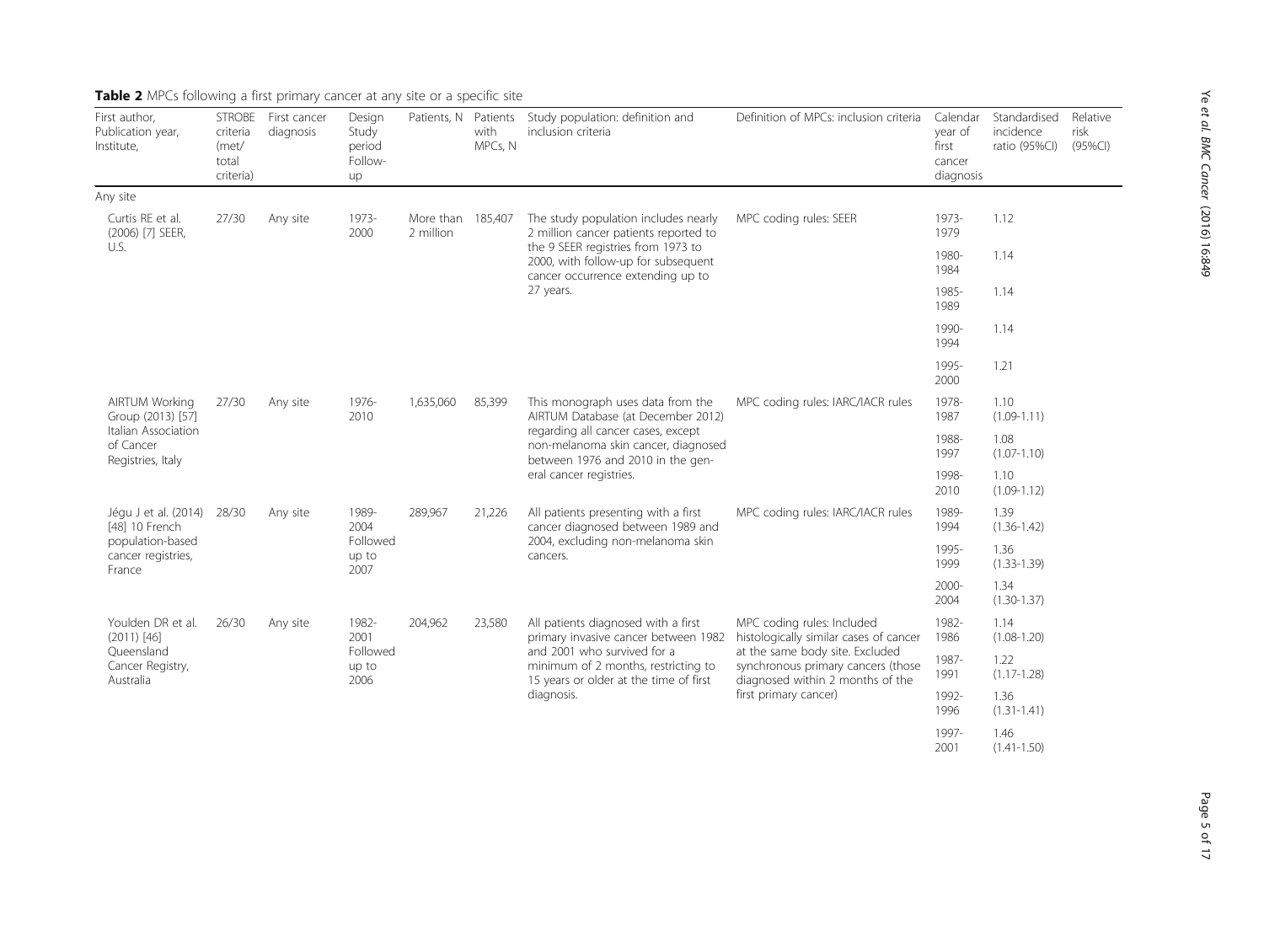| Sankila R et al.<br>(1995) [52] Finnish        | 22/30 | Any site                | 1953-<br>1991             | 470,000 | 19,800 | All 470,000 patients registered in<br>Finland from 1953 to 1991 with                                                                      | MPC coding rules: IARC/IACR rules                                     | 1953-<br>1959           | 1.09<br>$(1.05 - 1.13)$ |
|------------------------------------------------|-------|-------------------------|---------------------------|---------|--------|-------------------------------------------------------------------------------------------------------------------------------------------|-----------------------------------------------------------------------|-------------------------|-------------------------|
| Cancer Registry,<br>Finland                    |       |                         |                           |         |        | malignant neoplasms [primary site<br>codes 140-208 in the International<br>Classification of Diseases (ICD-7), WHO,                       |                                                                       | 1960-<br>1969           | 1.11<br>$(1.08 - 1.14)$ |
|                                                |       |                         |                           |         |        | 19571 excluding basal-cell carcinomas<br>of the skin, carcinoma in situ of the<br>uterine cervix, and papilloma of the<br>urinary organs. |                                                                       | 1970-<br>1979           | 1.11<br>$(1.08 - 1.13)$ |
|                                                |       |                         |                           |         |        |                                                                                                                                           |                                                                       | 1980-<br>1991           | 1.14<br>$(1.11 - 1.16)$ |
| Tsukuma H et al.                               | 18/30 | Any site                | 1966-                     | 217,307 | 4,436  | All reported cases aged 0-79 who                                                                                                          | MPC coding rules: IARC/IACR rules                                     |                         | Ratio of SIRs           |
| (1994) [45] Osaka<br>Cancer Registry,<br>Japan |       |                         | 1986<br>Followed<br>up to |         |        | were initially diagnosed with a first<br>primary cancer (invasive cancer and<br>benign intracranial tumour)                               |                                                                       | 1966-<br>1971           | 1.00<br>(reference)     |
|                                                |       | 1989                    |                           |         |        |                                                                                                                                           | 1972-<br>1977                                                         | 1.59<br>$(1.33 - 1.90)$ |                         |
|                                                |       |                         |                           |         |        |                                                                                                                                           |                                                                       | 1978-<br>1983           | 2.89<br>$(2.47 - 3.38)$ |
|                                                |       |                         |                           |         |        |                                                                                                                                           |                                                                       | 1984-<br>1986           | 2.89<br>$(2.45 - 3.40)$ |
| Specific site                                  |       |                         |                           |         |        |                                                                                                                                           |                                                                       |                         |                         |
| leukaemia, lymphoma and myeloma                |       |                         |                           |         |        |                                                                                                                                           |                                                                       |                         |                         |
| Rebora P et al.<br>$(2010)$ [35]               | 23/30 | Chronic<br>myeloid      | 1970-<br>1995             | 2,753   | 145    | All adult cases of CML as a primary<br>diagnosis (ICD-7 code 205.1, age at                                                                | MPC coding rules: not specified.                                      | 1970-<br>1984           | 1.68<br>$(1.32 - 2.12)$ |
| Swedish Cancer<br>Registry, Sweden             |       | leukaemia               | Followed<br>up to<br>2007 |         |        | diagnosis $\geq$ 18 years) arising between<br>January 1, 1970, and December 31,<br>1995.                                                  |                                                                       | 1985-<br>1995           | 1.97<br>$(1.55 - 2.48)$ |
| Schöllkopf C et al.<br>(2007) [36] Danish      | 24/30 | Chronic<br>lymphocytic  | 1943-<br>2003             | 12,373  | 1,105  | All patients with chronic lymphocytic<br>leukaemia (ICD-7-code 204.0)                                                                     | MPC coding rules: not specified.                                      | 1943-<br>1994           | 1.62<br>$(1.50 - 1.76)$ |
| Cancer Register,<br>Denmark                    |       | leukaemia               |                           |         |        |                                                                                                                                           | Excluding second cancers<br>diagnosed less than one year after<br>CLL | 1994-<br>2003           | 1.55<br>$(1.41 - 1.69)$ |
| Hisada M et al.<br>(2007) [40] SEER,           | 26/30 | Hairy cell<br>leukaemia | 1973-<br>2002             | 3104    | 358    | All hairy cell leukaemia patients who<br>survived for at least 2 months after<br>diagnosis.                                               | MPC coding rules: SEER                                                | 1973-<br>1989           | 1.17<br>$(1.01 - 1.36)$ |
| U.S.                                           |       |                         |                           |         |        |                                                                                                                                           |                                                                       | 1990-<br>2001           | 1.30<br>$(1.12 - 1.51)$ |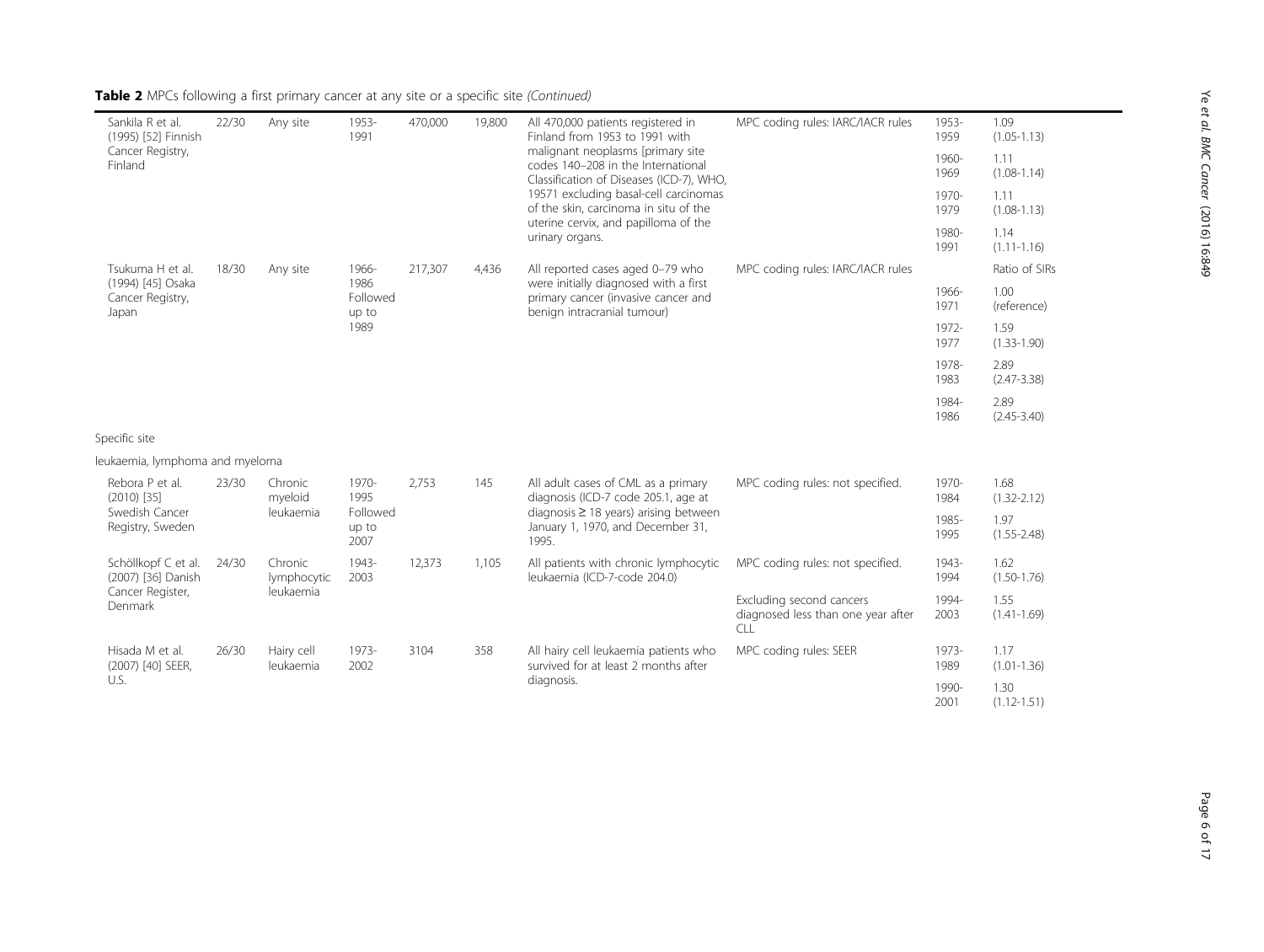| Federico M et al.<br>(2002) [51] The                            | 22/30 | Hairy cell<br>leukaemia | 1978-<br>1999             | 952                 | 49   | Patients were recorded in the Italian<br>Registry of HCL between January 1981                                                                                                                                                                                             | MPC coding rules: not specified.                                                                                                                                                                                                                                                                                                                          | 1978-<br>1982                                                                                                                                      | 1.00<br>$(0.27 - 2.57)$ |                            |  |
|-----------------------------------------------------------------|-------|-------------------------|---------------------------|---------------------|------|---------------------------------------------------------------------------------------------------------------------------------------------------------------------------------------------------------------------------------------------------------------------------|-----------------------------------------------------------------------------------------------------------------------------------------------------------------------------------------------------------------------------------------------------------------------------------------------------------------------------------------------------------|----------------------------------------------------------------------------------------------------------------------------------------------------|-------------------------|----------------------------|--|
| nationwide registry<br>of the Italian<br>Cooperative            |       |                         |                           |                     |      | and December 1996.                                                                                                                                                                                                                                                        |                                                                                                                                                                                                                                                                                                                                                           | 1983-<br>1987                                                                                                                                      | 0.89<br>$(0.36 - 1.84)$ |                            |  |
| Group, Italy                                                    |       |                         |                           |                     |      |                                                                                                                                                                                                                                                                           |                                                                                                                                                                                                                                                                                                                                                           | 1988-<br>1992                                                                                                                                      | 1.04<br>$(0.62 - 1.65)$ |                            |  |
|                                                                 |       |                         |                           |                     |      |                                                                                                                                                                                                                                                                           |                                                                                                                                                                                                                                                                                                                                                           | 1993-<br>1999                                                                                                                                      | 1.02<br>$(0.62 - 1.58)$ |                            |  |
| M.P. Coleman et al. 28/30<br>(1987) [32] South                  |       | Hodgkin's<br>disease    | $1961 -$<br>1980          | 2,970               | 58   | All patients registered with Hodgkin's<br>disease in the South Thames Cancer                                                                                                                                                                                              | Second cancer defined as the site<br>and the histology are distinct from                                                                                                                                                                                                                                                                                  | $1961 -$<br>1969                                                                                                                                   | 1.2                     |                            |  |
| Thames (now<br>Thames) Cancer<br>Registry, UK                   |       |                         | Followed<br>up to<br>1981 |                     |      | Registry during the period 1961-80.<br>Excluded patients if they had had<br>another tumour registered either<br>before or at the same time as the<br>index tumour, or if their index tumour<br>had been registered at death (no<br>follow-up) or at age 85 years or more. | the first. Second cancers at the<br>same site as the first or at a different<br>site but with the same histology as<br>the first will be registered only if the<br>hospital record or pathology report<br>explicitly states that it is a new<br>primary, distinct from the previous<br>cancer.<br>Excluded second tumours occurring<br>at age 85 or over. | 1970-<br>1980                                                                                                                                      | 1.6                     |                            |  |
| Lorenzo Bermejo J<br>et al. (2014) [34]<br>Cancer registries of | 22/30 | non-Hodgkin<br>lymphoma | 1980-<br>2006             | 21,036<br>Finnish,  | 6815 | Almost all histologically confirmed<br>cases of non-Hodgkin lymphoma.                                                                                                                                                                                                     | MPC coding rules: not specified                                                                                                                                                                                                                                                                                                                           | 1980-84                                                                                                                                            |                         | 0.65<br>$(0.59 -$<br>0.72) |  |
| Finland, Norway<br>and Sweden                                   |       |                         |                           |                     |      |                                                                                                                                                                                                                                                                           |                                                                                                                                                                                                                                                                                                                                                           | 1985-89                                                                                                                                            |                         | 0.71<br>$(0.66 -$<br>0.77) |  |
|                                                                 |       |                         |                           | 14.027<br>Norwegian |      |                                                                                                                                                                                                                                                                           |                                                                                                                                                                                                                                                                                                                                                           | 1990-94                                                                                                                                            |                         | 0.77<br>$(0.72 -$<br>0.83) |  |
|                                                                 |       |                         |                           |                     |      |                                                                                                                                                                                                                                                                           |                                                                                                                                                                                                                                                                                                                                                           | 1995-99                                                                                                                                            |                         | 0.77<br>$(0.73 -$<br>0.82) |  |
|                                                                 |       |                         |                           | 25,838<br>Swedish   |      |                                                                                                                                                                                                                                                                           |                                                                                                                                                                                                                                                                                                                                                           | 2000-06                                                                                                                                            |                         | Reference                  |  |
| Rossi C et al.                                                  | 25/30 | non-Hodgkin             | 1989-                     | 7,546               | 580  | NHL patients was extracted from the                                                                                                                                                                                                                                       | MPC coding rules: A Second Primry                                                                                                                                                                                                                                                                                                                         |                                                                                                                                                    | Ratio of SIRs           |                            |  |
| $(2015)$ [54] 10<br>French population-<br>based cancer regis-   |       | lymphoma                | 2004<br>up to<br>2007     | Followed            |      |                                                                                                                                                                                                                                                                           | K <sub>2</sub> France cohort, which includes<br>cancer cases diagnosed between 1989<br>and 2004 recorded by 10 French<br>populationbased cancer registries.<br>Patients who developed a<br>synchronous second cancer (<61 days<br>of follow-up) were excluded.                                                                                            | Cancer was defined as the first<br>subsequent primary cancer<br>occurring at least two months<br>$(≥61$ days) after the first diagnosis of<br>NHL. | 1989-<br>1994           | 1.00<br>(reference)        |  |
| tries, France                                                   |       |                         |                           |                     |      |                                                                                                                                                                                                                                                                           |                                                                                                                                                                                                                                                                                                                                                           |                                                                                                                                                    | 1995-<br>1999           | 1.07<br>$(0.86 - 1.34)$    |  |
|                                                                 |       |                         |                           |                     |      |                                                                                                                                                                                                                                                                           |                                                                                                                                                                                                                                                                                                                                                           |                                                                                                                                                    | 2000-<br>2004           | 1.37<br>$(1.08 - 1.74)$    |  |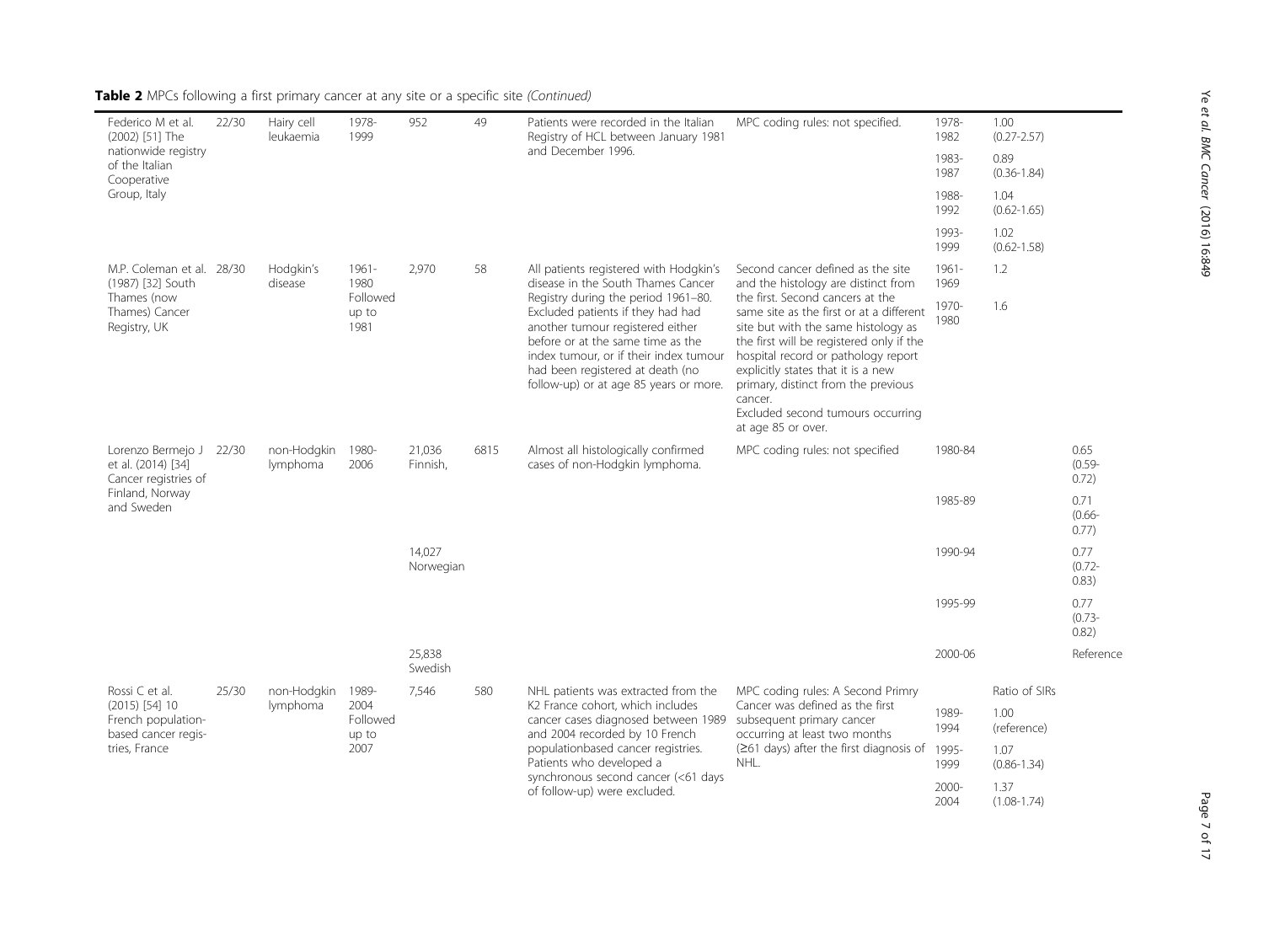| 28/30                | Multiple<br>myeloma                                    | 1973-<br>2008    | 36,491                            | 2021   | All cases were identified by site code<br>ICD-0-3: C9732 and C9734.                                                                                                                                                                | MPC coding rules: SEER                                                                                                                                                                                                                                                                                                | 1973-<br>1984                                                                                           | 1.04<br>$(0.95 - 1.13)$                                        |
|----------------------|--------------------------------------------------------|------------------|-----------------------------------|--------|------------------------------------------------------------------------------------------------------------------------------------------------------------------------------------------------------------------------------------|-----------------------------------------------------------------------------------------------------------------------------------------------------------------------------------------------------------------------------------------------------------------------------------------------------------------------|---------------------------------------------------------------------------------------------------------|----------------------------------------------------------------|
|                      |                                                        |                  |                                   |        | sources were coded as autopsy or<br>death-certificate-only ( $n = 775$ ), cases                                                                                                                                                    |                                                                                                                                                                                                                                                                                                                       | 1985-<br>1999                                                                                           | 0.95<br>$(0.90 - 1.02)$                                        |
|                      |                                                        |                  |                                   |        | $(n = 3545)$ and cases with second can-<br>cer diagnosed within the first<br>2 months of MM diagnosis ( $n = 365$ )                                                                                                                | All second cancers except cancers<br>within the first two months after<br>diagnosis of MM                                                                                                                                                                                                                             | 2000-<br>2008                                                                                           | 0.96<br>$(0.88 - 1.06)$                                        |
|                      |                                                        |                  |                                   |        |                                                                                                                                                                                                                                    |                                                                                                                                                                                                                                                                                                                       |                                                                                                         |                                                                |
| 26/30                |                                                        | 1943-<br>2000    | 525,527                           | 31,399 | All women with a first primary breast<br>cancer (ICD-9 5 174) except patients                                                                                                                                                      | MPC coding rules: IARC/IACR                                                                                                                                                                                                                                                                                           | $<$ 1975                                                                                                | 1.32<br>$(1.30 - 1.35)$                                        |
|                      |                                                        |                  |                                   |        | diagnosis and death were recorded at<br>the same time or who had 2 first                                                                                                                                                           |                                                                                                                                                                                                                                                                                                                       | 1975-<br>1983                                                                                           | 1.22<br>$(1.20 - 1.25)$                                        |
|                      |                                                        |                  |                                   |        | primary cancers recorded<br>simultaneously (same dates of                                                                                                                                                                          | Second cancers except contralateral<br>breast cancer, brain and nervous                                                                                                                                                                                                                                               | 1984-<br>1990                                                                                           | 1.23<br>$(1.20 - 1.26)$                                        |
|                      |                                                        |                  |                                   |        |                                                                                                                                                                                                                                    | tumours, bladder cancer included<br>papilloma, included all non-<br>melanoma skin cancer                                                                                                                                                                                                                              | $1991+$                                                                                                 | 1.18<br>$(1.14 - 1.22)$                                        |
| 27/30                | Breast cancer                                          | 1943-            | 376,825                           | 23,158 | All women diagnosed with a first                                                                                                                                                                                                   | MPC coding rules: Subsequent                                                                                                                                                                                                                                                                                          | $<$ 1980                                                                                                | 1.19 <sup>a</sup>                                              |
|                      |                                                        |                  |                                   |        | January 1, 1943 and December 31,                                                                                                                                                                                                   | nancies (except breast cancer) that                                                                                                                                                                                                                                                                                   | ≥1980                                                                                                   | 1.09 <sup>a</sup>                                              |
|                      |                                                        |                  |                                   |        | 2002 who survived at least 1 year.                                                                                                                                                                                                 | developed at least 1 year after<br>breast cancer diagnosis                                                                                                                                                                                                                                                            |                                                                                                         | <sup>a</sup> Confidence<br>interval does<br>not include<br>1.0 |
| 26/30                | Breast cancer                                          | 1985-<br>2007    | 5897                              | 314    | All cases were identified by site code<br>ICD-O-3 (C50).                                                                                                                                                                           | MPC coding rules: IACR/IARC                                                                                                                                                                                                                                                                                           | 1985-<br>1995                                                                                           | 1.37<br>$(1.16 - 1.58)$                                        |
|                      |                                                        |                  |                                   |        | Exclude patients whose first primary<br>cancer diagnosis and death were<br>recorded simultaneously and<br>synchronous first primary cancers.                                                                                       | All second primary cancers except<br>contralateral breast cancer which<br>considered as a single tumour.                                                                                                                                                                                                              | 1996-<br>2007                                                                                           | 1.41<br>$(1.18 - 1.64)$                                        |
|                      | Ovarian<br>cancer                                      | $1961 -$<br>1980 | 11,802                            | 170    | All patients registered with cancer of<br>the ovary in the South Thames Cancer                                                                                                                                                     | Second cancer defined as the site<br>and the histology are distinct from                                                                                                                                                                                                                                              | $1961 -$<br>1969                                                                                        | 1.1                                                            |
|                      |                                                        | up to<br>1981    |                                   |        | Excluded patients if they had had<br>another tumour registered either<br>before or at the same time as the<br>index tumour, or if their index tumour<br>had been registered at death (no<br>follow-up) or at age 85 years or more. | same site as the first or at a different<br>site but with the same histology as<br>the first will be registered only if the<br>hospital record or pathology report<br>explicitly states that it is a new<br>primary, distinct from the previous<br>cancer.<br>Excluded second tumours occurring<br>at age 85 or over. | 1970-<br>1980                                                                                           | 1.2                                                            |
| cancer registries in | Breast and ovarian cancer<br>M.P. Coleman et al. 28/30 |                  | Breast cancer<br>2002<br>Followed |        |                                                                                                                                                                                                                                    | Excluded cases whose reporting<br>where MM was not the first primary<br>for whom the first primary cancer<br>diagnosis).<br>primary cancer of the breast between<br>Registry during the period 1961-80.                                                                                                               | system only included malignant<br>primary non-haematological malig-<br>the first. Second cancers at the |                                                                |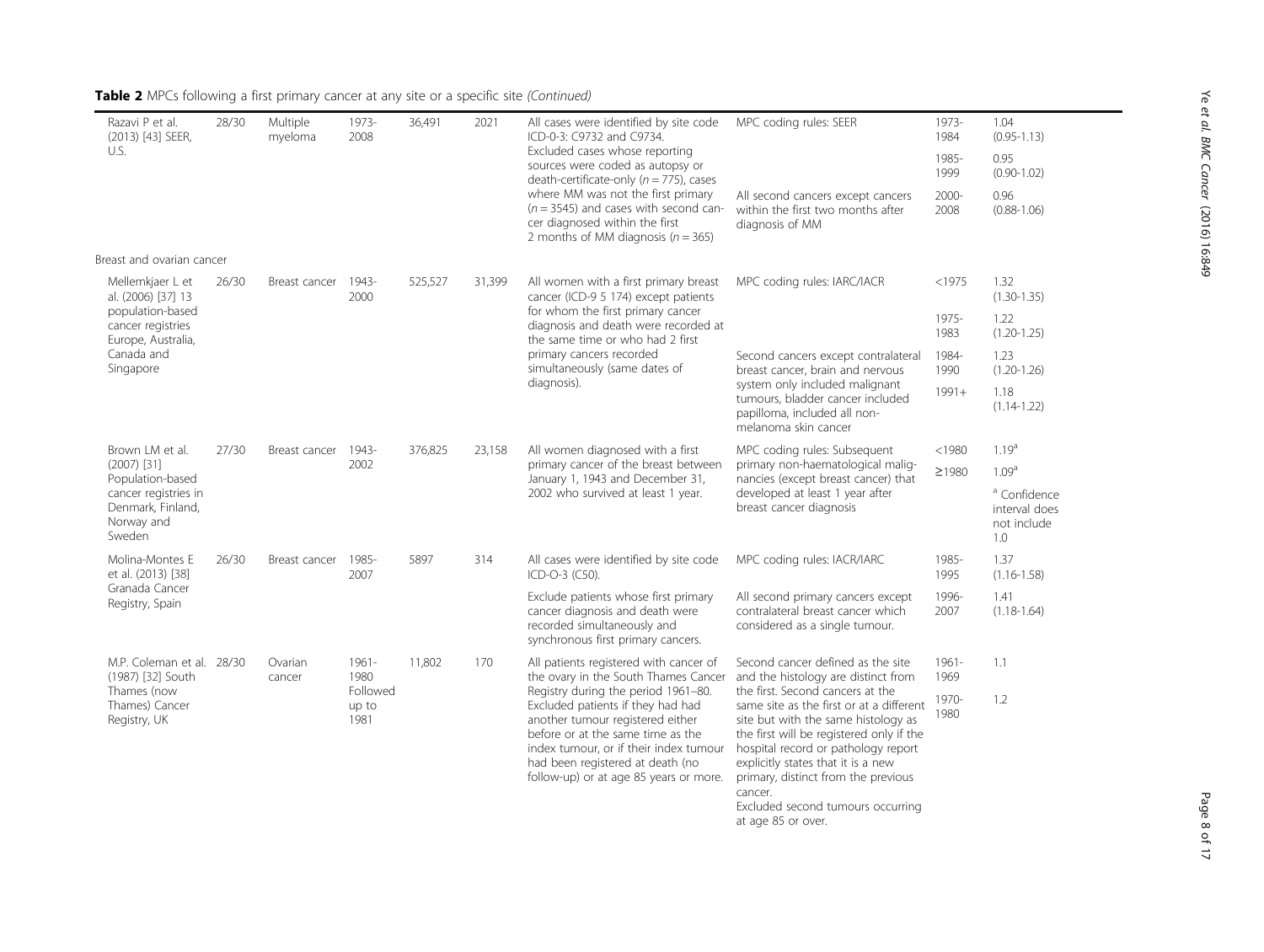| Thyroid cancer                                           |       |                                     |               |         |       |                                                                                                                                                                                                                                                                                                   |                                                                            |                  |                         |
|----------------------------------------------------------|-------|-------------------------------------|---------------|---------|-------|---------------------------------------------------------------------------------------------------------------------------------------------------------------------------------------------------------------------------------------------------------------------------------------------------|----------------------------------------------------------------------------|------------------|-------------------------|
| Cho YY et al.<br>(2015) [49] Korean<br>Central Cancer    | 25/30 | Thyroid<br>cancer                   | 1993-<br>2010 | 178,844 | 2,895 | Records code C73.9 starting in January MPC coding rules: not specified.<br>1993 through<br>December 2010. Patients who                                                                                                                                                                            |                                                                            | 1993-<br>1997    | 0.98<br>$(0.90 - 1.07)$ |
| Registry, Korea                                          |       |                                     |               |         |       | developed a second malignancy<br>within the first 2 months of follow-up<br>$(n = 628)$ were excluded.                                                                                                                                                                                             |                                                                            | 1998-<br>2002    | 1.05<br>$(0.98 - 1.13)$ |
|                                                          |       |                                     |               |         |       |                                                                                                                                                                                                                                                                                                   |                                                                            | 2003-<br>2007    | 1.09<br>$(1.03 - 1.15)$ |
|                                                          |       |                                     |               |         |       |                                                                                                                                                                                                                                                                                                   |                                                                            | 2008-<br>2010    | 1.06<br>$(0.96 - 1.17)$ |
| Kim C et al. (2013)<br>[42] SEER, U.S.                   | 24/30 | Thyroid<br>cancer                   | 1973-<br>2008 | 52,103  | 4457  | All cases were identified by site code<br>ICD-0-3: C739, reported to a SEER 9<br>database<br>between 1973-2008                                                                                                                                                                                    | MPC coding rules: SEER<br>All second cancers                               | 1973-<br>1983    | 1.02<br>$(0.97 - 1.07)$ |
|                                                          |       |                                     |               |         |       |                                                                                                                                                                                                                                                                                                   | except cancers within the first two<br>months after initial thyroid cancer | 1984-<br>1993    | 1.03<br>$(0.97 - 1.08)$ |
|                                                          |       |                                     |               |         |       |                                                                                                                                                                                                                                                                                                   |                                                                            | 1994-<br>2003    | 1.21<br>$(1.14 - 1.28)$ |
|                                                          |       |                                     |               |         |       |                                                                                                                                                                                                                                                                                                   |                                                                            | $2004 -$<br>2008 | 1.45<br>$(1.28 - 1.62)$ |
| Prostate cancer                                          |       |                                     |               |         |       |                                                                                                                                                                                                                                                                                                   |                                                                            |                  |                         |
| Joung JY et al.<br>(2015) [55] Korean                    | 22/30 | Prostate<br>1993-<br>2011<br>cancer |               | 55.378  | 2,578 | Patients diagnosed with a first<br>prostate cancer between 1993 and                                                                                                                                                                                                                               | MPC coding rules: not specified                                            | 1993-<br>2000    | 0.6                     |
| Central Cancer<br>Registry, Korea                        |       |                                     |               |         |       | 2011. Excluded patients who<br>presented with a SPC within two<br>months of their first prostate cancer<br>diagnosis, patients with subsequent<br>prostate cancer after the diagnosis of<br>another primary cancer, and patients<br>for whom only death certificate<br>information was available. |                                                                            | $2001 -$<br>2011 | 0.7                     |
| Levi F et al. (1999)<br>[33] Vaud and                    | 26/30 | Prostate<br>carcinoma               | 1974-<br>1994 | 4,503   | 380   | Cases of first diagnosed prostate<br>carcinoma registered between 1974                                                                                                                                                                                                                            | MPC coding rules: not specified                                            | 1974-<br>1984    | $0.7(0.6-0.8)$          |
| Neuchâtel Cancer<br>Registry,<br>Switzerland             |       |                                     |               |         |       | and 1994 with histologic confirmation<br>available for 89.7 %.                                                                                                                                                                                                                                    |                                                                            | 1985-<br>1994    | $0.7(0.6-0.8)$          |
|                                                          |       |                                     |               |         |       | Other sites (malignant meningioma, head and neck, oesophageal, ocular melanoma, merkel cell, colorectal cancer, bladder, testis)                                                                                                                                                                  |                                                                            |                  |                         |
| Bao X et al. (2014)<br>[39] SEER, U.S.                   | 26/30 | Malignant<br>meningioma             | 1973-<br>2007 | 1,603   | 56    | All patients in the SEER database with MPC coding rules: SEER<br>the diagnosis of malignant<br>meningioma were identified via SEER<br>program 6.6.2 (1973-2007).                                                                                                                                  |                                                                            | 1973-<br>1988    | 0.78                    |
|                                                          |       |                                     |               |         |       |                                                                                                                                                                                                                                                                                                   |                                                                            | 1989-<br>1999    | 1.01                    |
|                                                          |       |                                     |               |         |       |                                                                                                                                                                                                                                                                                                   |                                                                            | $2000 -$<br>2007 | 0.56                    |
| Jégu J et al. (2013)<br>[50] Bas-Rhin<br>populationbased | 28/30 | Head and<br>neck<br>squamous        | 1975-<br>2006 | 7.329   | 1,326 | All patients were followed-up for<br>10 years or until December 31, 2006.<br>HNSCC included here were                                                                                                                                                                                             | MPC coding rules: IARC/IACR rules                                          |                  | Ratio of SIRs           |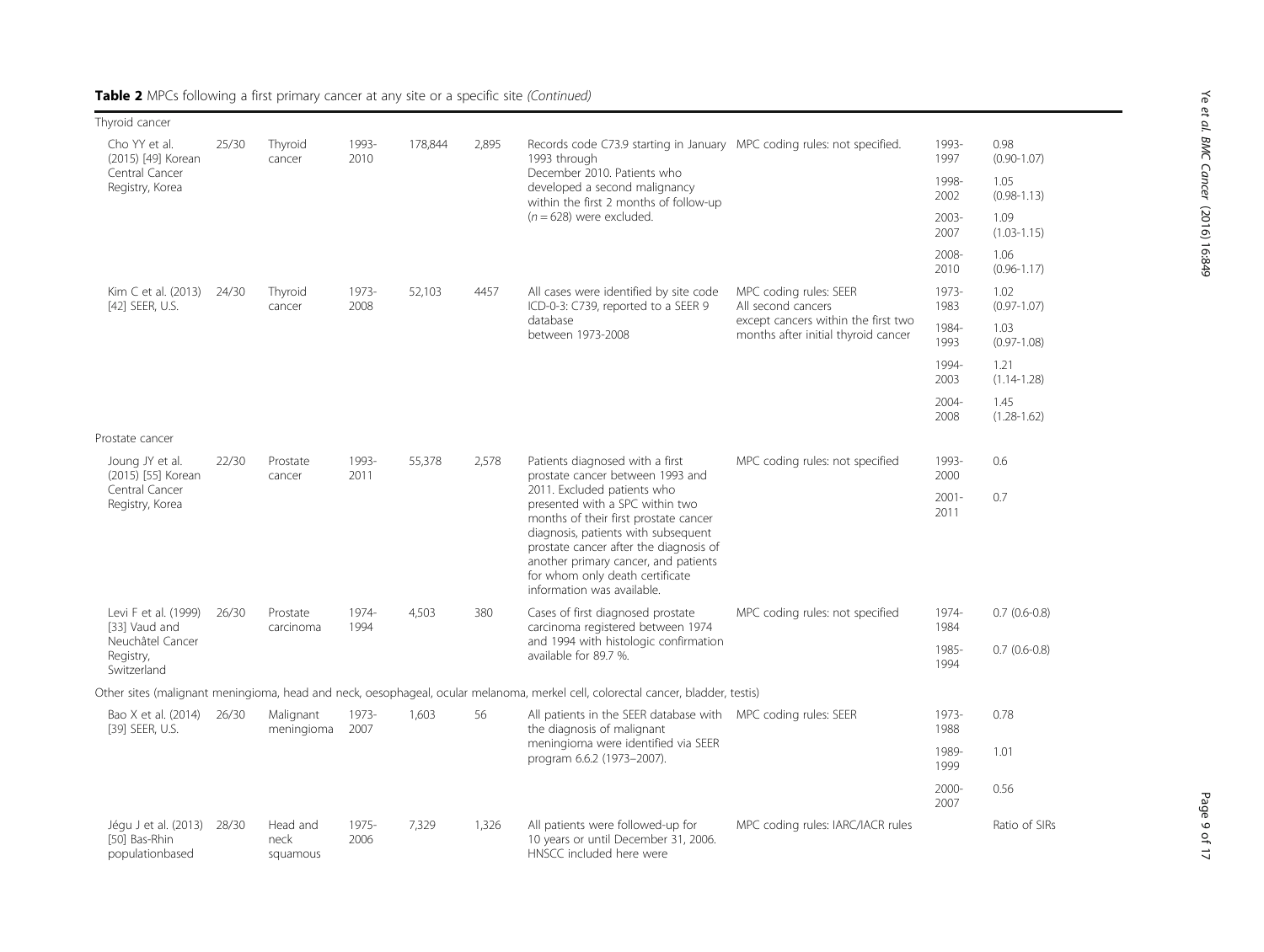| cancer registry,<br>France                                  |       | cell<br>carcinomas       |               |         |                                                    | squamouscell carcinomas (ICD-O-3<br>histology codes 8070-8076, 8078) lo-                                            | 1975-<br>1979                                                                                                                                  | 1.00<br>(reference) |                         |  |  |               |                         |       |                                                                                                   |                         |        |                         |
|-------------------------------------------------------------|-------|--------------------------|---------------|---------|----------------------------------------------------|---------------------------------------------------------------------------------------------------------------------|------------------------------------------------------------------------------------------------------------------------------------------------|---------------------|-------------------------|--|--|---------------|-------------------------|-------|---------------------------------------------------------------------------------------------------|-------------------------|--------|-------------------------|
|                                                             |       |                          |               |         |                                                    | calized at the oral cavity, oropharynx,<br>hypopharynx and larynx (ICD-O-3 site<br>codes C01-C06, C09-C10, C12-C13, |                                                                                                                                                | 1980-<br>1984       | 1.15<br>$(0.95 - 1.40)$ |  |  |               |                         |       |                                                                                                   |                         |        |                         |
|                                                             |       |                          |               |         |                                                    | $C32$ ).                                                                                                            |                                                                                                                                                | 1985-<br>1989       | 1.29<br>$(1.06 - 1.55)$ |  |  |               |                         |       |                                                                                                   |                         |        |                         |
|                                                             |       |                          |               |         |                                                    |                                                                                                                     |                                                                                                                                                |                     |                         |  |  | 1990-<br>1994 | 1.25<br>$(1.03 - 1.51)$ |       |                                                                                                   |                         |        |                         |
|                                                             |       |                          |               |         |                                                    |                                                                                                                     |                                                                                                                                                | 1995-<br>1999       | 1.10<br>$(0.90 - 1.35)$ |  |  |               |                         |       |                                                                                                   |                         |        |                         |
|                                                             |       |                          |               |         |                                                    |                                                                                                                     |                                                                                                                                                | 2000-<br>2006       | 0.85<br>$(0.67 - 1.08)$ |  |  |               |                         |       |                                                                                                   |                         |        |                         |
| Zhu G et al. (2012) 25/30<br>[44] SEER, U.S.                |       | Oesophageal<br>cancer    | 1973-<br>2007 | 24,557  | 985                                                | All oesophageal cancer patients who<br>survived for at least 2 months after<br>diagnosis.                           | MPC coding rules: SEER<br>All second primary cancers except                                                                                    | 1973-<br>1989       | 1.43<br>$(1.29 - 1.58)$ |  |  |               |                         |       |                                                                                                   |                         |        |                         |
|                                                             |       |                          |               |         |                                                    |                                                                                                                     | non-melanoma skin cancers                                                                                                                      | 1990-<br>2007       | 1.28<br>$(1.18 - 1.38)$ |  |  |               |                         |       |                                                                                                   |                         |        |                         |
| Scélo G et al.<br>$(2007)$ [47] 13                          | 25/30 | Ocular<br>melanoma       |               |         |                                                    |                                                                                                                     |                                                                                                                                                |                     |                         |  |  | 1943-<br>2000 | 10,396                  | 1,029 | All cases of ocular melanoma without MPC coding rules: IARC/IACR rules<br>stratifying by subsite. |                         | < 1975 | 1.17<br>$(1.06 - 1.29)$ |
| population-based<br>cancer registries<br>Europe, Australia, |       |                          |               |         |                                                    |                                                                                                                     |                                                                                                                                                | 1975-<br>1983       | 1.21<br>$(1.08 - 1.35)$ |  |  |               |                         |       |                                                                                                   |                         |        |                         |
| Canada and<br>Singapore                                     |       |                          |               |         |                                                    |                                                                                                                     |                                                                                                                                                |                     |                         |  |  |               |                         |       | 1984-<br>1990                                                                                     | 1.39<br>$(1.20 - 1.59)$ |        |                         |
|                                                             |       |                          |               |         |                                                    |                                                                                                                     |                                                                                                                                                | $1991+$             | 1.33<br>$(1.08 - 1.62)$ |  |  |               |                         |       |                                                                                                   |                         |        |                         |
| Howard RA et al.<br>(2006) [41] SEER,                       | 26/30 | Merkel cell<br>carcinoma | 1986-<br>2002 | 1,306   | 122                                                | All patients with a first primary<br>cutaneous MCC in 1 of 11 population-                                           | MPC coding rules: SEER<br>Subsequent primary cancers were                                                                                      | 1986-<br>1994       | 1.09<br>$(0.83 - 1.40)$ |  |  |               |                         |       |                                                                                                   |                         |        |                         |
| U.S.                                                        |       |                          |               |         |                                                    | based cancer registries of SEER pro-<br>gram (1986-2002).                                                           | invasive primary neoplasms that<br>developed at least 1 month after a<br>diagnosis of MCC. Excluded<br>secondary MCC following primary<br>MCC. | 1995-<br>2002       | 1.37<br>$(1.05 - 1.76)$ |  |  |               |                         |       |                                                                                                   |                         |        |                         |
| Guan X et al.                                               | 23/30 | Colorectal               | 1992-         | 240,584 | 27,731                                             | Invasive CRC patients who were                                                                                      | MPC coding rules: SEER                                                                                                                         | Colon               |                         |  |  |               |                         |       |                                                                                                   |                         |        |                         |
| (2015) [53] SEER,<br>U.S.                                   |       | 2012<br>cancer           | diagnosed     |         | 1992-<br>2001                                      | 1.08                                                                                                                |                                                                                                                                                |                     |                         |  |  |               |                         |       |                                                                                                   |                         |        |                         |
|                                                             |       |                          |               |         |                                                    | at the age of more than 20 years.<br>Excluded patients: 1) diagnosed with                                           |                                                                                                                                                | $2002 -$<br>2012    | 1.25                    |  |  |               |                         |       |                                                                                                   |                         |        |                         |
|                                                             |       |                          |               |         |                                                    | unknown age, 2) reported only on<br>death or autopsy certificate only, 3)                                           |                                                                                                                                                | Rectum              |                         |  |  |               |                         |       |                                                                                                   |                         |        |                         |
|                                                             |       |                          |               |         |                                                    | being stage of in situ. SPMs<br>diagnosed during six months period                                                  |                                                                                                                                                | 1992-<br>2001       | 1.00                    |  |  |               |                         |       |                                                                                                   |                         |        |                         |
|                                                             |       |                          |               |         | after the primary diagnosis were also<br>excluded. |                                                                                                                     | 2002-<br>2012                                                                                                                                  | 1.16                |                         |  |  |               |                         |       |                                                                                                   |                         |        |                         |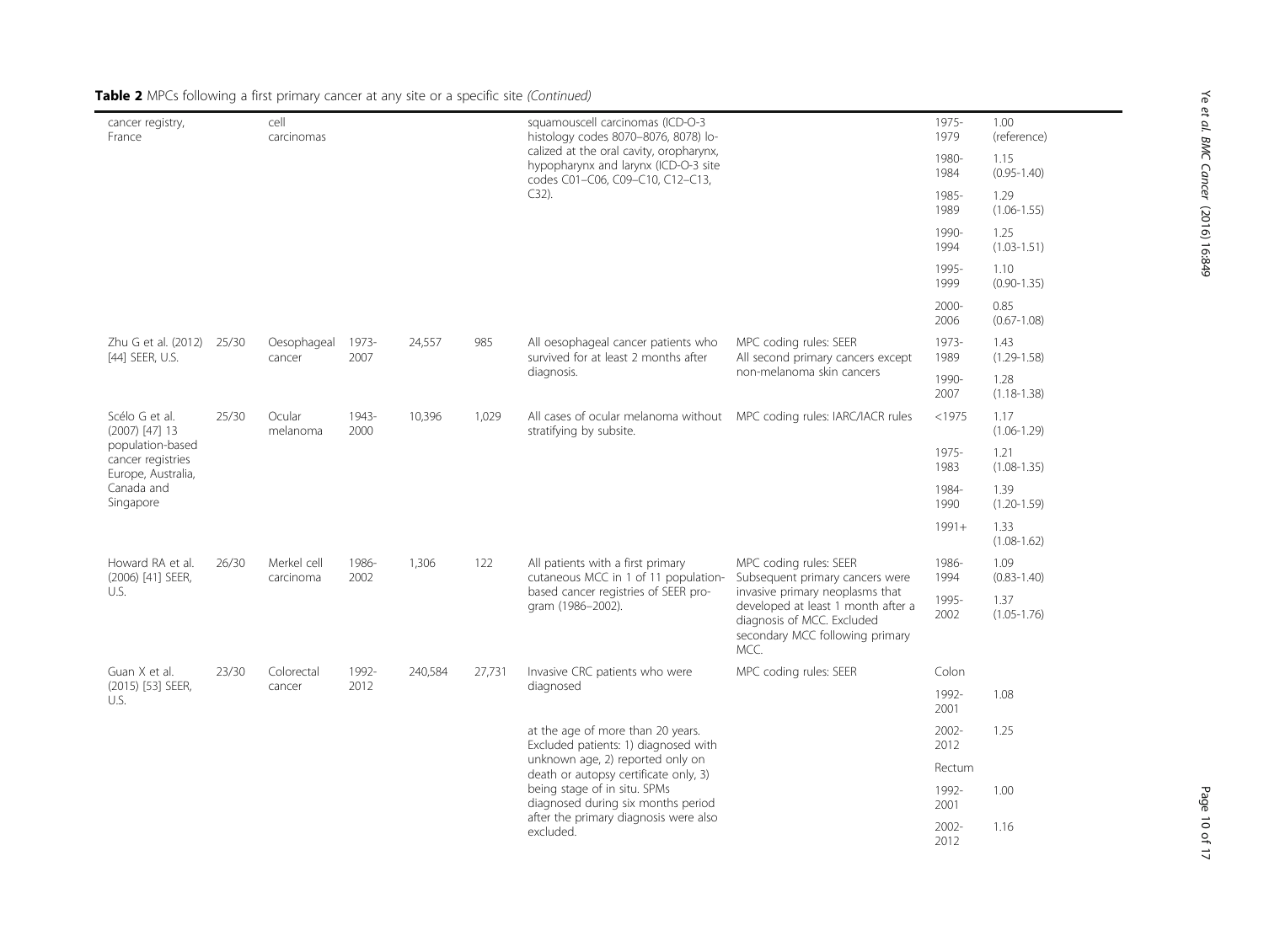| Muller J et al.<br>$(2015)$ [56] 10                        | 28/30 | Bladder<br>cancer           | 1989-<br>2004             | 10,047 | 1,291 | All patients with a first bladder cancer<br>(BCa) diagnosed between 1989 and                                                                                                                                                                                              | MPC coding rules: IARC/IACR rules                                                                                                                                                                                                                                                                                                                         | 1989-<br>1992    | 1.53<br>$(1.37 - 1.71)$ |
|------------------------------------------------------------|-------|-----------------------------|---------------------------|--------|-------|---------------------------------------------------------------------------------------------------------------------------------------------------------------------------------------------------------------------------------------------------------------------------|-----------------------------------------------------------------------------------------------------------------------------------------------------------------------------------------------------------------------------------------------------------------------------------------------------------------------------------------------------------|------------------|-------------------------|
| French population-<br>based cancer regis-<br>tries, France |       |                             | Followed<br>up to<br>2007 |        |       | 2004 and followed up to 31<br>December 2007. Excluded patients<br>with a known history of previous                                                                                                                                                                        |                                                                                                                                                                                                                                                                                                                                                           | 1993-<br>1996    | 1.42<br>$(1.27 - 1.58)$ |
|                                                            |       |                             |                           |        |       | cancer before BCa diagnosis                                                                                                                                                                                                                                               |                                                                                                                                                                                                                                                                                                                                                           | 1997-<br>2000    | 1.57<br>$(1.41 - 1.74)$ |
|                                                            |       |                             |                           |        |       |                                                                                                                                                                                                                                                                           |                                                                                                                                                                                                                                                                                                                                                           | $2001 -$<br>2004 | 2.02<br>$(1.79 - 2.27)$ |
| M.P. Coleman et al.<br>(1987) [32] South                   | 28/30 | <b>Testicular</b><br>cancer | $1961 -$<br>1980          | 2.013  | 27    | All patients registered with cancer of<br>the testis in the South Thames Cancer                                                                                                                                                                                           | Second cancer defined as the site<br>and the histology are distinct from                                                                                                                                                                                                                                                                                  | $1961 -$<br>1969 | 0.8                     |
| Thames (now<br>Thames) Cancer<br>Registry, UK              |       |                             | Followed<br>up to<br>1981 |        |       | Registry during the period 1961-80.<br>Excluded patients if they had had<br>another tumour registered either<br>before or at the same time as the<br>index tumour, or if their index tumour<br>had been registered at death (no<br>follow-up) or at age 85 years or more. | the first. Second cancers at the<br>same site as the first or at a different<br>site but with the same histology as<br>the first will be registered only if the<br>hospital record or pathology report<br>explicitly states that it is a new<br>primary, distinct from the previous<br>cancer.<br>Excluded second tumours occurring<br>at age 85 or over. | 1970-<br>1980    | 0.7                     |

STROBE Strengthening the Reporting of Observational Studies in Epidemiology, MPCs multiple primary cancers, N number of patients, SEER Surveillance, Epidemiology, and End Results, IARC/IACR International Association of Cancer Registries (IACR)/the International Agency for Research on Cancer (IARC), CI confidence interval, ICD International Classification of Diseases, CML chronic myeloid leukaemia, CLL chronic lymphocytic leukaemia, MM multiple myeloma, MCC Merkel cell carcinoma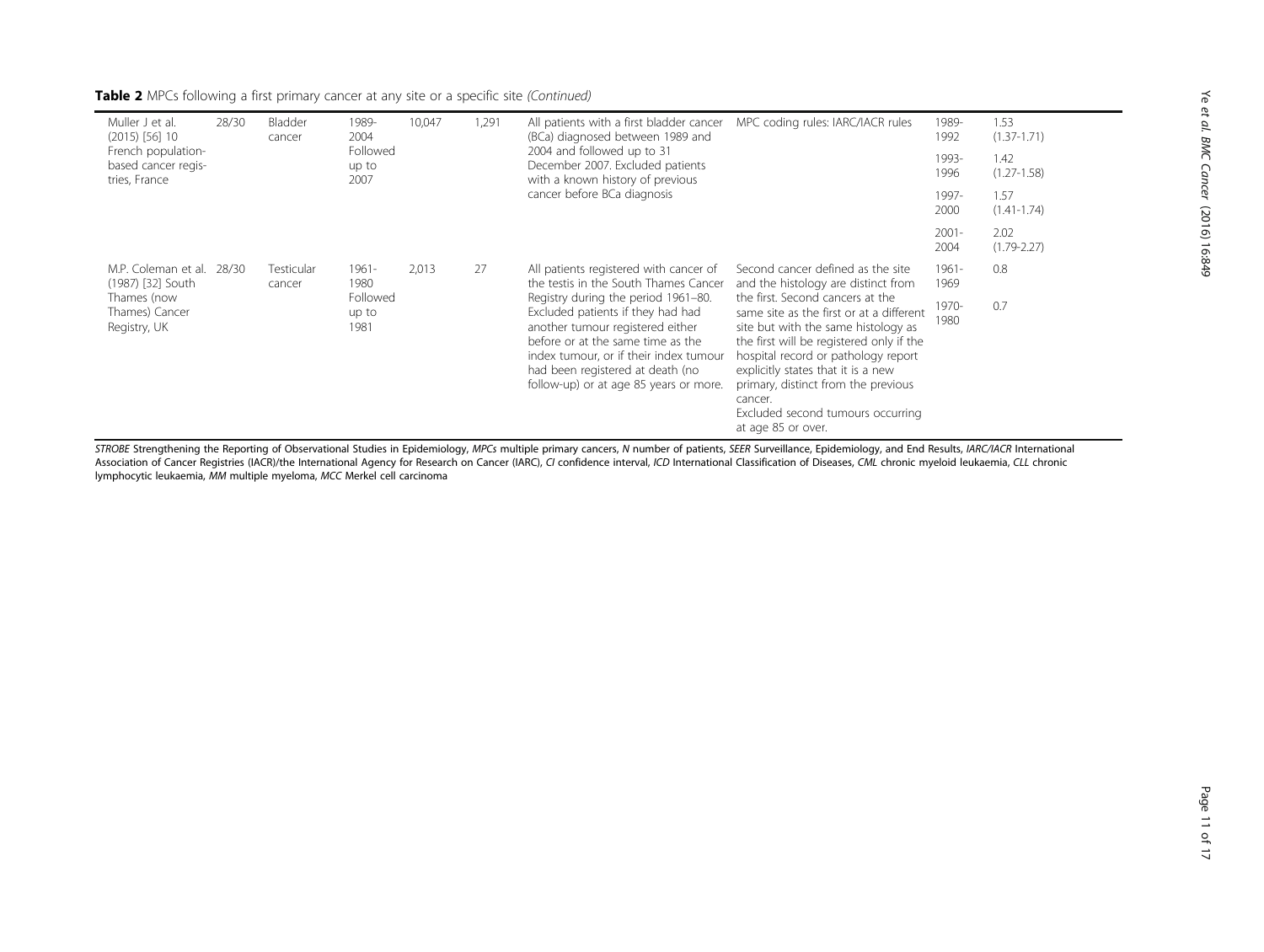on more than 1.6 million cancer survivors during the period of 1976–2010 with 85,399 MPCs identified [[57\]](#page-15-0).

The coding rules to define MPCs varied across studies. Seven studies and the SEER monograph used incidence and follow-up data from SEER program registries, and employed SEER coding rules [\[7](#page-14-0), [39](#page-15-0)–[44](#page-15-0), [53\]](#page-15-0). Eight studies and the Italian monograph used coding rules proposed by the IARC/IACR [\[37](#page-15-0), [38](#page-15-0), [45](#page-15-0), [47](#page-15-0), [48](#page-15-0), [50, 52](#page-15-0), [56, 57\]](#page-15-0). While it may be difficult to directly compare risk estimates derived using different coding rules, comparisons of temporal trends will be valid if the rules used to define MPCs are consistent over time within a single study population [[58](#page-16-0)].

#### Study quality

The number of STROBE criteria met in all populationbased studies ranged from 18 to 28 of 30 items in total, with 21 studies meeting at least 25 criteria. Included studies had various objectives, data sources, study sizes and STROBE criteria met, but they all reported the risk of MPCs over different time periods.

### Risk of MPCs following first primary cancer with all sites combined

Six studies reported temporal trends in MPC risk among survivors of adult cancer with all first cancer sites combined. Four of them observed an increasing trend in MPC risk from earlier to more recent periods. The SEER monograph reported a 14 % higher risk of developing MPCs than would be expected in the general SEER population during the 25 years of follow-up, with a total of 185,407 observed MPCs compared with 162,602 expected (SIR, 1.14; 95 % CI, 1.14 to 1.15). There was an increasing trend of SIRs rising from 1.12 with periods of first cancer diagnosis during 1973–79 to 1.21 during 1995–2000 [[7](#page-14-0)]. Three large population-based studies from Australia, Finland and Japan (Australia and Japan including more than 200,000 cancer survivors, Finland including 470,000 cancer survivors) also showed an increase in the risk of developing MPCs across the whole study period when all first cancer sites are combined. In Australia, the SIRs grew from 1.14 with periods of first diagnosis in 1982–1986 to 1.46 in 1997–2001 [[46\]](#page-15-0). In Finland, the SIRs increased from 1.09 in the 1950s to 1.14 in the 1980s [[52\]](#page-15-0). In Japan, the relative risk increased from 1.00 in 1966–1971 (reference) to 2.89 in 1984–1986 [\[45](#page-15-0)]. However, two studies from Italy and France showed no significant difference in SIRs across different time periods. The Italian monograph reported SIRs of 1.10 in 1978–1987, 1.08 in 1988–1997 and 1.10 in 1998–2010, with a 10 % higher risk of developing MPCs than expected across the entire study period 1976–2010 (SIR, 1.10; 95%CI, 1.09 to 1.10) [\[57\]](#page-15-0). The French study was a large population-based study using

data from 10 French population-based cancer registries, with a first cancer diagnosis between 1989 and 2004 [\[48\]](#page-15-0).

#### Risk of MPCs following first primary cancers at specific sites

The risk of MPCs following first cancers at specific sites did not differ significantly across calendar periods of first cancer diagnosis in 14 studies [[33](#page-15-0), [35, 36, 38](#page-15-0)–[41, 43](#page-15-0), [44](#page-15-0), [47, 49](#page-15-0)–[51](#page-15-0), [55](#page-15-0)]. Six studies reported an increasing temporal trend in MPC risk [\[32](#page-15-0), [34](#page-15-0), [42, 53, 54, 56\]](#page-15-0), whilst two studies reported a decreasing trend in MPC risk after breast cancer during the study period 1943–2000 [[31, 37](#page-15-0)]. There were a total of three studies on breast cancer as the first cancer.

#### MPCs following leukaemia, lymphoma and myeloma

Eight studies assessed the risk of MPCs following first cancers of the hematopoietic and lymphoid system [[32, 34](#page-15-0)–[36](#page-15-0), [40, 43](#page-15-0), [51](#page-15-0), [54\]](#page-15-0). The risk of MPCs did not reveal any particular trends with respect to variations in SIRs over time in either of two major leukaemia (chronic myeloid leukaemia, chronic lymphocytic leukaemia) [\[35](#page-15-0), [36](#page-15-0)] or the uncommon hairy cell leukaemia [\[40](#page-15-0), [51\]](#page-15-0). These studies compared the risk of MPCs before and after a time point around 1990 when novel therapeutics such as interferon, fludarabine and other nucleoside analogues were introduced. Three studies with first cancers of Hodgkin or non-Hodgkin lymphoma reported an increasing trend in the risk of MPCs over time [\[32](#page-15-0), [34](#page-15-0), [54](#page-15-0)]. The risk of MPCs increased from 1.2 in the 1960s to 1.6 in the 1970s among 3139 cases of Hodgkin's disease [\[32](#page-15-0)]. For MPCs following non-Hodgkin lymphoma (NHL), the risk was higher in the time interval of 2000–2006  $(RR = 1.00,$  reference) than in 1980–1984  $(RR = 0.65;$ 95%CI: 0.59-0.72) in more than 60,000 registered cases from three Nordic countries [[34\]](#page-15-0). A similar pattern was also confirmed in France. The risk of MPCs was 1.37 (95%CI: 1.08-1.74) times higher for NHL diagnoses in 2000–2004 than in the 1989–1994 reference category [[54\]](#page-15-0). For MPCs following multiple myeloma, there was no significant change in the risk before and after 2000. However, the overall risk of MPCs was also not significant  $(SIR = 0.98; 95 %$  CI: 0.94–1.02) [[43\]](#page-15-0).

#### MPCs following breast and ovarian cancer

No statistically significant change or decreasing trends in MPCs risk was observed in three breast cancer studies, two from multicentre studies and one from a single cancer registry [[31, 37](#page-15-0), [38\]](#page-15-0). One large multicentre study used data on 525,527 breast cancer survivors from 13 population-based cancer registries from Europe, Australia, Canada and Singapore covering the study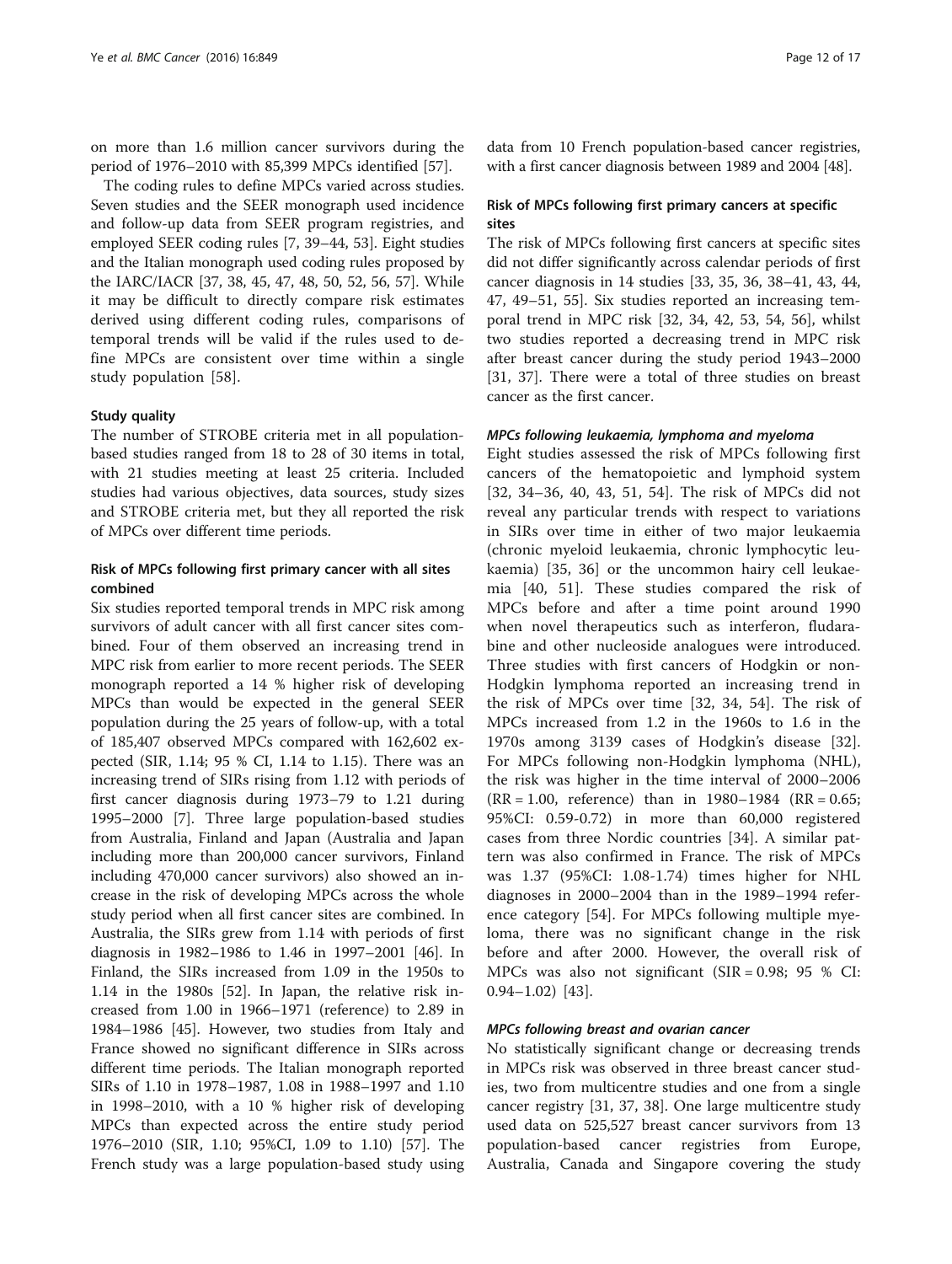period 1943–2000. The risk of MPCs decreased from 1.32 (95%CI 1.30-1.35) before 1975 to 1.18 (95%CI 1.14- 1.22) after 1991 [[37\]](#page-15-0). Another multicentre study encompassing four Scandinavian cancer registries reported data on more than 300,000 one-year survivors of breast cancer during a similar period, 1943–2002. The risk of MPCs was lower after 1980 than before (SIR = 1.09 and 1.19, respectively). However, second haematological cancers were excluded from the analysis [[31\]](#page-15-0). No significant change in trend was observed in a study from a single cancer registry in Spain during the period of 1985–2007 (SIR 1.37, 95%CI 1.16-1.58 in 1985–1995 and SIR 1.41, 95%CI 1.18-1.64 in 1996–2007) [[38](#page-15-0)]. The risk of MPCs following ovarian cancer increased from 1.1 in 1961–69 to 1.2 in 1970–80 (no 95%CI provided), using data from a single cancer registry in the UK. However, the observed numbers were mostly too small to obtain reliable estimates [[32](#page-15-0)].

#### MPCs following thyroid cancer

In the USA, the risk of MPCs was higher in patients diagnosed with a first thyroid cancer during 2004–2008 (SIR 1.45, 95%CI 1.28-1.62) than in 1973–1983 (SIR 1.02, 95%CI 0.97-1.07) [\[42](#page-15-0)]. In Korea, however, the risk only reached statistical significance for a first thyroid cancer diagnosis between 2003 and 2007 (SIR 1.09, 95%CI 1.03-1.15), with smaller increases in other periods (SIR = 0.92 in 1993–1997, 1.05 in 1998–2002 and 1.06 in 2008–2010) [\[49\]](#page-15-0).

#### MPCs following prostate cancer

Interestingly, the risk of MPCs following a first prostate cancer was significantly lower than expected in two relevant studies from the USA and Korea [\[33](#page-15-0), [55\]](#page-15-0). The value of SIRs was consistently 0.7 from 1974 to 1994 using data from SEER (USA) cancer registries [\[33\]](#page-15-0) and ranged from 0.6 to 0.7 during 1993–2011 using data from a nationwide hospital-based cancer registry in Korea [[55](#page-15-0)].

#### MPCs following first cancers at other sites

From the early 1970s to the mid-2000s, the temporal trends in the risk of MPCs did not change significantly with a first cancer diagnosis of malignant meningioma, oesophageal cancer and ocular melanoma [\[39](#page-15-0), [44, 47](#page-15-0)], but varied for first cancer at head and neck [[50\]](#page-15-0). The risk of MPCs following testicular cancer remained consistent and lower than expected from 1961 to 1980. Although the SIRs for first cancer of Merkel Cell carcinoma increased from 1.09 (95%CI 0.83-1.70) in 1986–1994 to 1.37 (95%CI 1.05-1.76) in 1995–2002, the increase was not statistically significant [[41\]](#page-15-0). For MPCs following colorectal cancer and bladder cancer, both risks increased with the year of first cancer diagnosis. The SIRs increased significantly from 1.53

(95%CI 1.37-1.71) in 1989–1992 to 2.02 (95%CI 1.79- 2.27) in 2001–2004 for first bladder cancer [\[56](#page-15-0)]. For first cancer at colon and rectum, the SIRs were higher in 2002–2012 (1.25 for colon, 1.16 for rectum) than in 1992–2001 (1.08 for colon, 1.00 for rectum) [[53](#page-15-0)].

#### **Discussion**

To our knowledge, this is the first systematic review focusing on the temporal trends in the risk of MPCs. There was an increasing time trend in the risk of developing MPCs in the USA and Australia when all first cancer sites were combined. Risk increased from 1.12 to 1.14 following a first cancer diagnosis in the early 1980s, to 1.21-1.46 in the late 1990s. In European countries, the risk remained similar during 1978–2010 for Italian cancer survivors and showed no significant change between 1989 and 2004 for French cancer survivors. Three potential explanations are postulated for the increasing trends in the USA and Australia: 1) increased detection of MPCs, both intended and incidental; 2) increased radiation exposure and 3) changed cancer treatments. The trends in the risk of developing MPCs varied by site of first cancer from 1943 to 2012, but mostly there was little change.

#### Increased detection

Increasing risk of MPCs might be a result of increased detection arising from the introduction of cancer screening programs for the early detection of cancers in the community; and incidental findings arising from the increased use of sensitive imaging tests in the routine clinical follow-up of cancer survivors. Early detection and incidental findings are not necessarily of benefit, as they can lead to "overdiagnosis". Overdiagnosis is the detection of a "cancer" that would not cause symptoms or death in a patient's lifetime [[59](#page-16-0)].

Higher MPCs risk was observed in studies from the USA and Australia in the late 1990s [[7,](#page-14-0) [46\]](#page-15-0). These findings coincide with the introduction of national cancer screening programs for cervical cancer and breast cancer in Australia in the early 1990s [\[60\]](#page-16-0). In the USA, the use of cancer screening for cervical cancer, breast cancer, colorectal cancer and prostate cancer has increased since 1987, particularly for breast cancer [[61](#page-16-0)–[63\]](#page-16-0). As well as providing benefits, screening has led to the overdiagnosis of non-progressive or low progressing cancers [[64](#page-16-0)–[67\]](#page-16-0).

Cancer survivors are considered at increased risk for future cancers, and screening has been specifically recommended for survivors of some cancer types [[68\]](#page-16-0). A meta-analysis of 20 studies demonstrated that cancer survivors tended to receive more frequent screening for new primary cancers, especially for breast, cervical, colorectal and prostate cancer than non-cancer controls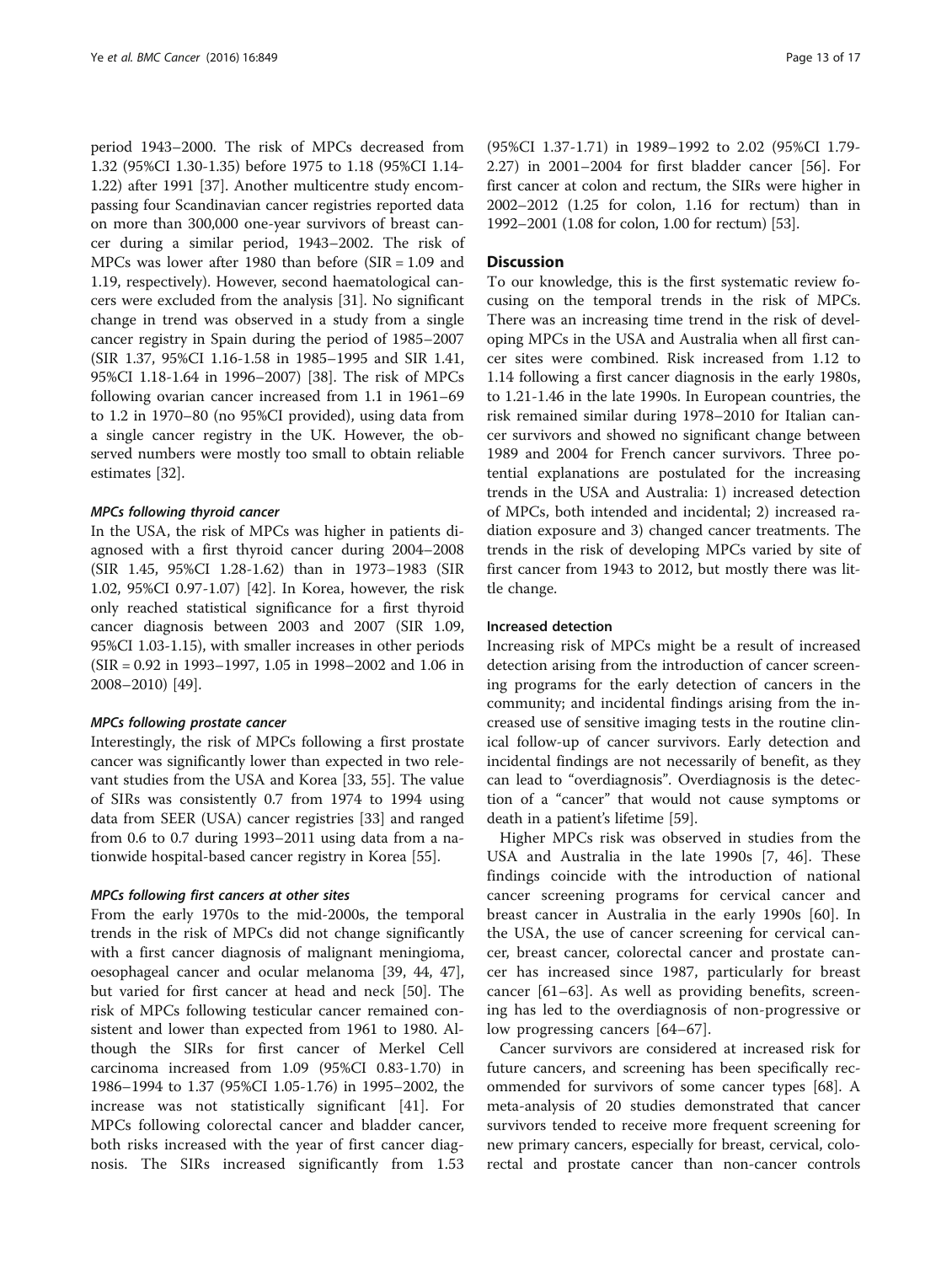[[69\]](#page-16-0). This may thus differentially lead to increased detection among cancer survivors compared with the general population.

Another activity leading to a higher rate of MPCs may be the increased use and improvements in diagnostic imaging in recent time periods. The use of diagnostic imaging, especially computed tomography (CT) scans, has increased dramatically worldwide since 1980, particularly in the USA, Australia and Japan [[9, 11,](#page-14-0) [70\]](#page-16-0). Cancer survivors routinely undergo CT scanning and other imaging procedures during follow-up, the detection of a new primary cancer, therefore, becomes more likely than in the general population with no prior cancer diagnosis [[71](#page-16-0)]. Some of these incidental findings might be clinically unimportant, leading to overdiagnosis [[10,](#page-14-0) [59, 72\]](#page-16-0).

#### Increased radiation exposure during the follow-up after a first cancer diagnosis

Radiation exposure due to monitoring may of itself lead to harmful effects [[73\]](#page-16-0). This possibility is consistent with our finding that the highest risk of MPCs, from the late 1990s, has occurred since radiation exposure has increased enormously [\[9](#page-14-0)]. Since the 1980s, the average annual per-capita effective dose from medical radiological procedures doubled worldwide [\[9](#page-14-0), [11](#page-14-0)]. In the USA, the average annual per capita dose for medical procedures increased almost six-fold from 0.5 mSv in 1980 to 3.0 mSv in 2006 [[9\]](#page-14-0), with X-rays and CT scan the two most common imaging procedures leading to radiation exposure [\[11](#page-14-0)].

The lifetime risk of cancer attributable to diagnostic X-rays is estimated to vary between 0.6 and 1.8 % across 15 countries, including the USA and Australia, between 1991 and 1996 [\[74](#page-16-0)]. In Japan, the attributable risk has been estimated at 3.2 %, but the Japanese results are confounded by the impact of background radiation following the atomic bombings in World War II [\[74](#page-16-0)].

CT scanning has been widely used since the 1990s and delivers a much higher radiation dose than diagnostic X-rays [\[75](#page-16-0)]. In Australia, the cancer risk in children and adolescents who underwent CT scanning between 1985 and 2005 was found to be 24 % higher than in their peers who did not undergo CT scanning [[16\]](#page-15-0). The impact on lifetime risk could not be ascertained given that cancer excess was still occurring at the end of the study. Increased risk of cancer due to CT scanning is not, however, limited to children. Adults are also at increased risk of cancer from the radiation exposure [[76\]](#page-16-0). Imaging-based evaluation, especially CT scans, is the preferred modality to assess response to treatment, and for routine surveillance of most cancer survivors [[77\]](#page-16-0). Therefore, increased risk

of MPCs could be partly attributable to cumulative radiation exposure due to recurrent CT scans [[78\]](#page-16-0).

#### Changed cancer treatments

Studies of MPCs consequent to a primary cancer at a specific site can help us understand the impact of treatment changes on trends of MPC risk. No statistically significant change in risk of MPC was observed in most specific site studies, including after the 1990s when many newer (and improved) treatments or management strategies were introduced [[33](#page-15-0), [35](#page-15-0), [36, 38](#page-15-0)–[41](#page-15-0), [43, 44, 51](#page-15-0), [55](#page-15-0)]. A decrease in risk was observed in two of three breast cancer studies, which may reflect the improvement in radiation techniques [[31](#page-15-0), [37\]](#page-15-0). On the other hand, an increase in MPC risk was observed for a first non-Hodgkin lymphoma diagnosis in the mid-2000s than in the early 1990s, which may suggest an adverse treatment effect with increased use of nucleoside analogues (e.g. Fludarabine) at the end of the 1990s [[34](#page-15-0), [54\]](#page-15-0). The increase in the risk of MPCs following thyroid cancer might occur as a consequence of aggressive radiation treatment [\[42\]](#page-15-0). This is particularly concerning in regard to the more recent increased detection and treatment of microcarcinoma [\[79\]](#page-16-0), largely considered to encompass overdiagnosis and overtreatment [\[72\]](#page-16-0).

Together these findings suggest that most treatments have not impacted the baseline risk of MPCs in persons recently diagnosed with a primary cancer (post-1990), with the exceptions of breast cancer (reduction), non-Hodgkin lymphoma and thyroid cancer (increase).

#### Other factors to be considered

Changing patterns in lifestyle or environmental risk factors may also affect the value of SIRs over time. Temporal trends in population exposure to carcinogenic factors such as alcohol and tobacco consumption, differed across countries [[48](#page-15-0)]. Any differences over time in exposure in the reference population compared with the population of cancer survivors could contribute to changing SIRs.

#### **Limitations**

Several factors limit the interpretation of our findings. First, studies of all first cancer sites combined from the USA and Australia did not cover the last 15 years. This period is of particular relevance given the introduction of nuclear medicine imaging, for example, PET/CT scanning. Second, cancer survivor profile (age at first cancer diagnosis, site of first cancer) may have varied according to year of first cancer diagnosis and these factors may contribute to changing SIRs [[48](#page-15-0)]. For example, cancer survivor profiles have changed with the implementation of cancer screening programs. Third, variation in screening guidelines, follow-up care, management and treatment for cancer across countries potentially affect the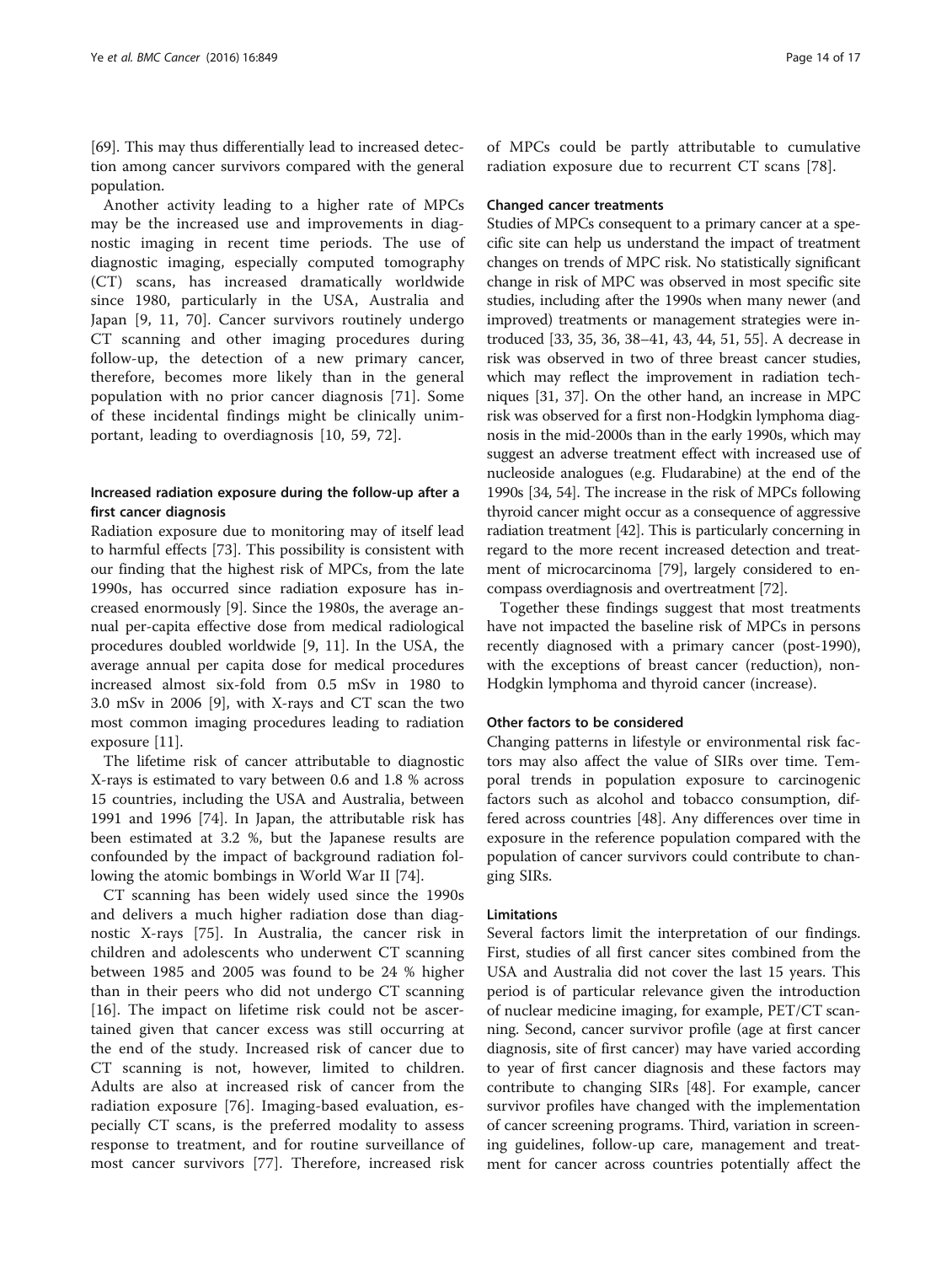<span id="page-14-0"></span>generalizability of the results. Fourth, some included studies did not clearly specify the coding rules or definition of MPCs, which may result in misclassification and less reliable estimation of the observed number of MPCs. Fifth, different timeframes of the study cohorts may limit the ability to evaluate long-term effects of changing patterns in medical surveillance and treatment of the primary cancer. Some studies published before 2000 lack sufficient data to compare SIRs pre-1990s and post-1990s when treatment improved [[32](#page-15-0), [33](#page-15-0), [45](#page-15-0), [52](#page-15-0)]. Sixth, articles in languages other than English were excluded, which could lead to language bias. Last, although we defined the age of the study population as adults, some studies, mostly those using SEER cancer registries, reported across all ages [7, [32, 34, 36](#page-15-0), [39](#page-15-0)–[45](#page-15-0), [47, 49](#page-15-0), [52](#page-15-0), [54, 57](#page-15-0)]. However, childhood cancer survivors accounted for a limited proportion of all cancer survivors (no more than 2 % in SEER cancer registries), and the types of cancer developed in children were limited [7], which should minimise any impact on the overall results.

#### Conclusion

The overall risk of developing MPCs appears to have increased in the USA and Australia from the 1980s to 2000 when all first cancer sites are combined. Increased detection due to the more frequent use of diagnostic imaging and increased medical radiation exposure may be potential explanations. Studies from Italy and France, however, showed no significant change in MPC risk in patients diagnosed with a first cancer after 2000. Given the implementation of new cancer screening programs and the growth of nuclear medical imaging (e.g. PET/CT scanning) since 2000, continued long-term surveillance is needed from non-European as well as European countries. Future studies are needed to assess the extent of overdiagnosis and overtreatment among cancer survivors relative to the general population, and thus to assess whether there is potential for optimising follow-up strategies.

## Additional file

[Additional file 1:](dx.doi.org/10.1186/s12885-016-2876-y) STROBE Statement—Checklist of items that should be included in reports of cohort studies. (DOC 87 kb)

#### Abbreviations

CI: Confidence Interval; IARC/IACR: International Agency for Research on Cancer/International Association of Cancer Registries; MPCs: Multiple Primary Cancers; PRISMA: Preferred Reporting Items for Systematic Reviews and Meta-analyses; RR: Relative Risk; SEER: Surveillance, Epidemiology, and End Results; SIR: Standardised Incidence Ratio; STROBE: Strengthening the Reporting of Observational Studies in Epidemiology

#### Acknowledgements

We would like to thank the librarians at the University of Tasmania for their advice on the search strategies for the electronic databases.

#### Funding

This study was not funded by any outside source.

#### Availability of data and materials

All data generated or analysed during this study are included in this published article.

#### Authors' contribution

The first author (YY) conducted the search strategy, the data extraction, the narrative analysis and drafted the paper. The senior author (AV) created the scope of the review, defined the inclusion and exclusion criteria with YY and evaluated the quality of the included studies with YY. AV and AN edited all drafts of the paper. KW gave additional advice on the interpretation of the results. All authors approved the final version of the manuscript.

#### Competing interests

The authors declare that they have no competing interests.

#### Consent for publication

Not applicable.

#### Ethics approval and consent to participate

Not applicable.

#### Received: 4 July 2016 Accepted: 24 October 2016 Published online: 04 November 2016

#### References

- 1. Torre LA, Bray F, Siegel RL, Ferlay J, Lortet‐Tieulent J, Jemal A. Global cancer statistics, 2012. CA Cancer J Clin. 2015;65(2):87–108.
- 2. De Angelis R, Sant M, Coleman MP, Francisci S, Baili P, Pierannunzio D, Trama A, Visser O, Brenner H, Ardanaz E. Cancer survival in Europe 1999–2007 by country and age: results of EUROCARE-5—a population-based study. Lancet Oncol. 2014;15(1):23–34.
- 3. DeSantis CE, Lin CC, Mariotto AB, Siegel RL, Stein KD, Kramer JL, Alteri R, Robbins AS, Jemal A. Cancer treatment and survivorship statistics, 2014. CA Cancer J Clin. 2014;64(4):252–71.
- 4. Allemani C, Weir HK, Carreira H, Harewood R, Spika D, Wang X-S, Bannon F, Ahn JV, Johnson CJ, Bonaventure A. Global surveillance of cancer survival 1995–2009: analysis of individual data for 25 676 887 patients from 279 population-based registries in 67 countries (CONCORD-2). Lancet. 2015;385(9972):977–1010.
- 5. Mariotto AB, Rowland JH, Ries LA, Scoppa S, Feuer EJ. Multiple cancer prevalence: a growing challenge in long-term survivorship. Cancer Epidemiol Biomarkers Prev. 2007;16(3):566–71.
- 6. Hayat MJ, Howlader N, Reichman ME, Edwards BK. Cancer statistics, trends, and multiple primary cancer analyses from the Surveillance, Epidemiology, and End Results (SEER) Program. Oncologist. 2007;12(1):20–37.
- 7. Curtis RE, Freedman DM, Ron E, Ries LAG, Hacker DG, Edwards BK, Tucker MA, Fraumeni JF Jr (eds). New malignancies among cancer survivors. SEER cancer registries, 1973–2000. NIH Publ. No. 05-5302. Bethesda: National Cancer Institute; 2006.
- 8. Working GR. International rules for multiple primary cancers (ICD-0 third edition). Eur J Cancer Prev. 2005;14(4):307.
- 9. Mettler Jr FA, Bhargavan M, Faulkner K, Gilley DB, Gray JE, Ibbott GS, Lipoti JA, Mahesh M, McCrohan JL, Stabin MG. Radiologic and Nuclear Medicine Studies in the United States and Worldwide: Frequency, Radiation Dose, and Comparison with Other Radiation Sources—1950–2007 1. Radiology. 2009;253(2):520–31.
- 10. Miglioretti DL, Smith-Bindman R. Overuse of computed tomography and associated risks. Am Fam Physician. 2011;83(11):1252–4.
- 11. United Nations. Scientific Committee on the Effects of Atomic Radiation. Sources and effects of ionizing radiation: sources. Vol. 1. United Nations Publications; 2000.
- 12. Linet MS, Slovis TL, Miller DL, Kleinerman R, Lee C, Rajaraman P, Berrington de Gonzalez A. Cancer risks associated with external radiation from diagnostic imaging procedures. CA Cancer J Clin. 2012;62(2):75–100.
- 13. Colt HG, Murgu SD, Korst RJ, Slatore CG, Unger M, Quadrelli S. Follow-up and surveillance of the patient with lung cancer after curative-intent therapy: Diagnosis and management of lung cancer, 3rd ed: American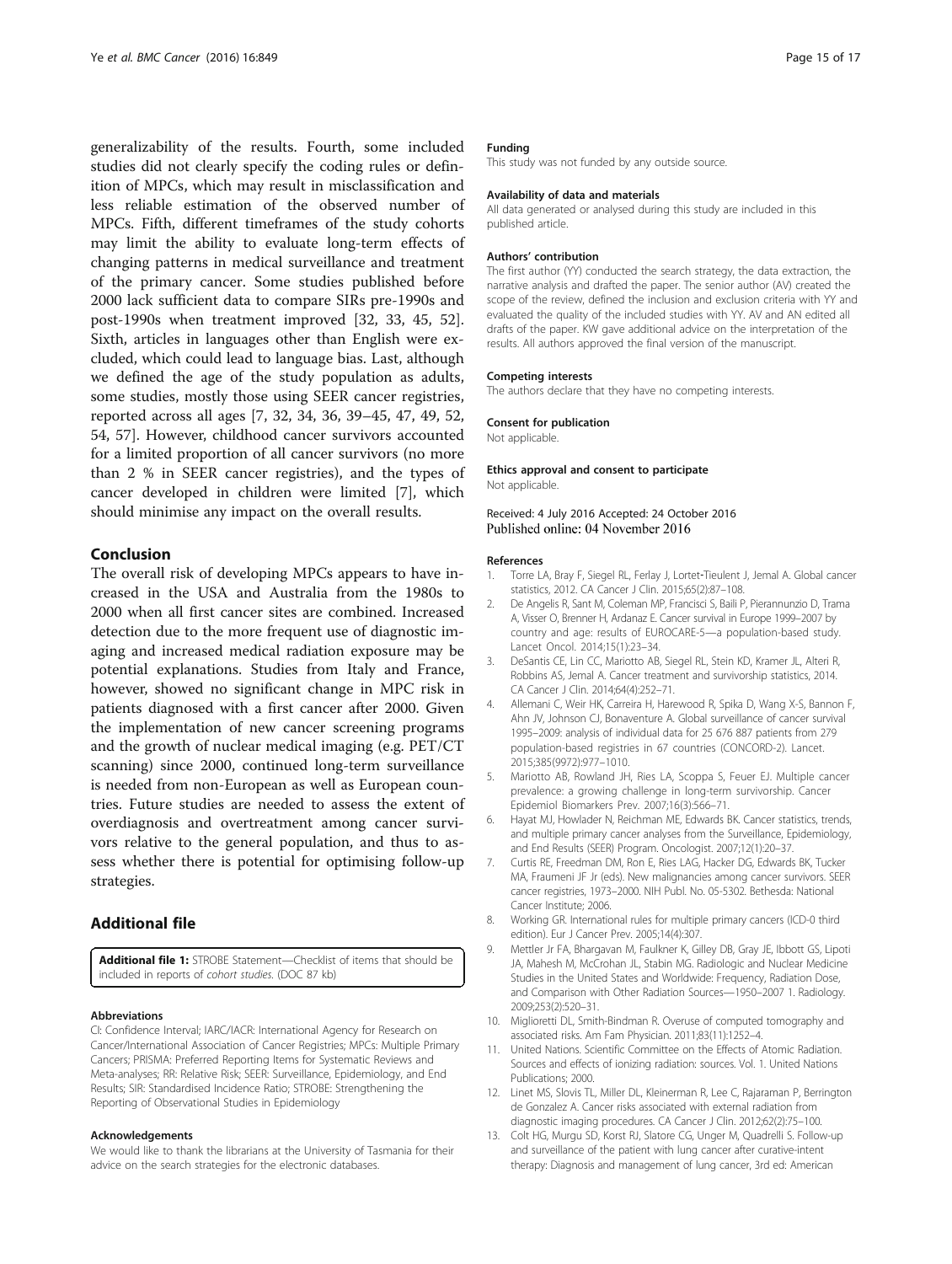<span id="page-15-0"></span>College of Chest Physicians evidence-based clinical practice guidelines. Chest. 2013;143(5 Suppl):e437S–454S.

- 14. Khatcheressian JL, Hurley P, Bantug E, Esserman LJ, Grunfeld E, Halberg F, Hantel A, Henry NL, Muss HB, Smith TJ. Breast cancer follow-up and management after primary treatment: American Society of Clinical Oncology clinical practice guideline update. J Clin Oncol. 2013;31(7):961–5.
- 15. Meyerhardt JA, Mangu PB, Flynn PJ, Korde L, Loprinzi CL, Minsky BD, Petrelli NJ, Ryan K, Schrag DH, Wong SL. Follow-up care, surveillance protocol, and secondary prevention measures for survivors of colorectal cancer: American Society of Clinical Oncology clinical practice guideline endorsement. J Clin Oncol. 2013;31(35):4465–70.
- 16. Mathews JD, Forsythe AV, Brady Z, Butler MW, Goergen SK, Byrnes GB, et al. Cancer risk in 680 000 people exposed to computed tomography scans in childhood or adolescence: data linkage study of 11 million Australians. BMJ. 2013;346:f2360.
- 17. Lorigan P, Califano R, Faivre-Finn C, Howell A, Thatcher N. Lung cancer after treatment for breast cancer. Lancet Oncol. 2010;11(12):1184–92.
- 18. Lorigan P, Radford J, Howell A, Thatcher N. Lung cancer after treatment for Hodgkin's lymphoma: a systematic review. Lancet Oncol. 2005;6(10):773–9.
- 19. Pui C-H, Howard SC. Current management and challenges of malignant disease in the CNS in paediatric leukaemia. Lancet Oncol. 2008;9(3):257–68.
- 20. Pui C-H, Behm FG, Raimondi SC, Dodge RK, George SL, Rivera GK, Mirro Jr J, Kalwinsky DK, Dahl GV, Murphy SB. Secondary acute myeloid leukemia in children treated for acute lymphoid leukemia. N Engl J Med. 1989;321(3):136–42.
- 21. Travis LB. The epidemiology of second primary cancers. Cancer Epidemiol Biomarkers Prev. 2006;15(11):2020–6.
- 22. Neugut AI, Robinson E, Meadows AT: Multiple primary cancers: Lippincott Williams & Wilkins; 1999.
- 23. Wood ME, Vogel V, Ng A, Foxhall L, Goodwin P, Travis LB. Second malignant neoplasms: assessment and strategies for risk reduction. J Clin Oncol. 2012;30(30):3734–45.
- 24. Cybulski C, Nazarali S, Narod SA. Multiple primary cancers as a guide to heritability. Int J Cancer J Int du cancer. 2014;135(8):1756–63.
- 25. Moher D, Liberati A, Tetzlaff J, Altman DG. Preferred reporting items for systematic reviews and meta-analyses: the PRISMA statement. Ann Intern Med. 2009;151(4):264–9.
- 26. Liberati A, Altman DG, Tetzlaff J, Mulrow C, Gøtzsche PC, Ioannidis JP, Clarke M, Devereaux PJ, Kleijnen J, Moher D. The PRISMA statement for reporting systematic reviews and meta-analyses of studies that evaluate health care interventions: explanation and elaboration. Ann Intern Med. 2009;15(4):W-65–94.
- 27. Schoenberg BS, Myers MH. Statistical methods for studying multiple primary malignant neoplasms. Cancer. 1977;40(S4):1892–8.
- 28. Breslow N, Day N. IARC Scientific Publications No. 82: Statistical Methods in Cancer Research Vol. II: The Design and Analysis of Cohort Studies. International Agency for Research on Cancer: Lyon, France 1987.
- 29. von Elm E, Altman DG, Egger M, Pocock SJ, Gotzsche PC, Vandenbroucke JP. The Strengthening the Reporting of Observational Studies in Epidemiology (STROBE) statement: guidelines for reporting observational studies. Lancet (London, England). 2007;370(9596):1453–7.
- 30. Johnson C, Peace S, Adamo P, Fritz A, Percy-Laurry A, Edwards B. The 2007 Multiple Primary and Histology Coding Rules. Bethesda, MD: National Cancer Institute. Surveillance, Epidemiology and End Results Program. 2007.
- 31. Brown LM, Chen BE, Pfeiffer RM, Schairer C, Hall P, Storm H, Pukkala E, Langmark F, Kaijser M, Andersson M, et al. Risk of second nonhematological malignancies among 376,825 breast cancer survivors. Breast Cancer Res Treat. 2007;106(3):439–51.
- 32. Coleman M, Bell C, Fraser P. Second primary malignancy after Hodgkin's disease, ovarian cancer and cancer of the testis: a population-based cohort study. Br J Cancer. 1987;56(3):349.
- 33. Levi F, Randimbison L, Te VC, Erler G, La Vecchia C. Second primary tumors after prostate carcinoma. Cancer. 1999;86(8):1567–70.
- 34. Lorenzo Bermejo J, Pukkala E, Johannesen TB, Sundquist J, Hemminki K. Age-time risk patterns of solid cancers in 60 901 non-Hodgkin lymphoma survivors from Finland, Norway and Sweden. Br J Haematol. 2014;164(5):675–83.
- 35. Rebora P, Czene K, Antolini L, Gambacorti Passerini C, Reilly M, Valsecchi MG. Are chronic myeloid leukemia patients more at risk for second malignancies? A population-based study. Am J Epidemiol. 2010;172(9):1028–33.
- 36. Schollkopf C, Rosendahl D, Rostgaard K, Pipper C, Hjalgrim H. Risk of second cancer after chronic lymphocytic leukemia. Int J Cancer. 2007;121(1):151–6.
- 37. Mellemkjaer L, Friis S, Olsen JH, Scelo G, Hemminki K, Tracey E, Andersen A, Brewster DH, Pukkala E, McBride ML, et al. Risk of second cancer among women with breast cancer. Int J Cancer. 2006;118(9):2285–92.
- 38. Molina-Montes E, Pollan M, Payer T, Molina E, Davila-Arias C, Sanchez MJ. Risk of second primary cancer among women with breast cancer: A population-based study in Granada (Spain). Gynecol Oncol. 2013;130(2):340–5.
- 39. Bao X, Cao L, Piao H, Xie L. Treatment-related secondary cancer in malignant meningiomas: A population-based study. J Cancer Res Clin Oncol. 2014;140(4):583–8.
- 40. Hisada M, Chen BE, Jaffe ES, Travis LB. Second cancer incidence and causespecific mortality among 3104 patients with hairy cell leukemia: a population-based study. J Natl Cancer Inst. 2007;99(3):215–22.
- 41. Howard RA, Dores GM, Curtis RE, Anderson WF, Travis LB. Merkel cell carcinoma and multiple primary cancers. Cancer Epidemiol Biomark Prev. 2006;15(8):1545–9.
- 42. Kim C, Bi X, Pan D, Chen Y, Carling T, Ma S, Udelsman R, Zhang Y. The risk of second cancers after diagnosis of primary thyroid cancer is elevated in thyroid microcarcinomas. Thyroid. 2013;23(5):575–82.
- 43. Razavi P, Rand KA, Cozen W, Chanan-Khan A, Usmani S, Ailawadhi S. Patterns of second primary malignancy risk in multiple myeloma patients before and after the introduction of novel therapeutics. Blood Cancer J. 2013, 3(6).
- 44. Zhu G, Chen Y, Zhu Z, Lu L, Bi X, Deng Q, et al. Risk of second primary cancer after treatment for esophageal cancer: a pooled analysis of nine cancer registries. Dis Esophagus. 2012;25(6):505–11.
- 45. Tsukuma H, Fujimoto I, Hanai A, Hiyama T, Kitagawa T, Kinoshita N. Incidence of second primary cancers in Osaka residents, Japan, with special reference to cumulative and relative risks. Jpn J Cancer Res. 1994;85(4):339–45.
- 46. Youlden DR, Baade PD: The relative risk of second primary cancers in Queensland, Australia: A retrospective cohort study. BMC cancer. 2011, 11.
- 47. Scélo G, Boffetta P, Autier P, Hemminki K, Pukkala E, Olsen JH, et al. Associations between ocular melanoma and other primary cancers: an international population-based study. Int J Cancer. 2007;120(1):152–9.
- 48. Jegu J, Colonna M, Daubisse-Marliac L, Tretarre B, Ganry O, Guizard AV, Bara S, Troussard X, Bouvier V, Woronoff AS, et al. The effect of patient characteristics on second primary cancer risk in France. BMC Cancer. 2014;14:94.
- 49. Cho YY, Lim J, Oh CM, Ryu J, Jung KW, Chung JH, Won YJ, Kim SW. Elevated risks of subsequent primary malignancies in patients with thyroid cancer: a nationwide, population-based study in Korea. Cancer. 2015;121(2):259–68.
- 50. Jegu J, Binder-Foucard F, Borel C, Velten M. Trends over three decades of the risk of second primary cancer among patients with head and neck cancer. Oral Oncol. 2013;49(1):9–14.
- 51. Federico M, Zinzani PL, Frassoldati A, Vinceti M, Modè A, Annino L, Chisesi T, Pagnucco G, Invernizzi R, Spriano M. Risk of second cancer in patients with hairy cell leukemia: long-term follow-up. J Clin Oncol. 2002;20(3):638–46.
- 52. Sankila R, Pukkala E, Teppo L. Risk of subsequent malignant neoplasms among 470,000 cancer patients in Finland, 1953–1991. Int J Cancer. 1995;60(4):464–70.
- 53. Guan X, Jin Y, Chen Y, Jiang Z, Liu Z, Zhao Z, Yan P, Wang G, Wang X. The Incidence characteristics of second primary malignancy after diagnosis of primary colon and rectal cancer: a population based study. PLoS One. 2015;10(11):e0143067.
- 54. Rossi C, Jégu J, Mounier M, Dandoit M, Colonna M, Daubisse-Marliac L, Trétarre B, Ganry O, Guizard A-V, Bara S. Risk assessment of second primary cancer according to histological subtype of non-Hodgkin lymphoma. Leuk Lymphoma. 2015;56(10):2876–82.
- 55. Joung JY, Lim J, Oh C-M, Jung K-W, Cho H, Kim SH, Seo HK, Park WS, Chung J, Lee KH. Risk of second primary cancer among prostate cancer patients in Korea: a population-based cohort study. PLoS One. 2015;10(10):e0140693.
- 56. Muller J, Grosclaude P, Lapôtre‐Ledoux B, Woronoff AS, Guizard AV, Bara S, Colonna M, Troussard X, Bouvier V, Trétarre B: Trends in the risk of second primary cancer among bladder cancer survivors: a population‐based cohort of 10 047 patients. BJU international 2015.
- 57. AIRTUM Working Group. Italian cancer figures, report 2013: Multiple tumours. Epidemiol Prev. 2013;37(4–5 Suppl 1):1.